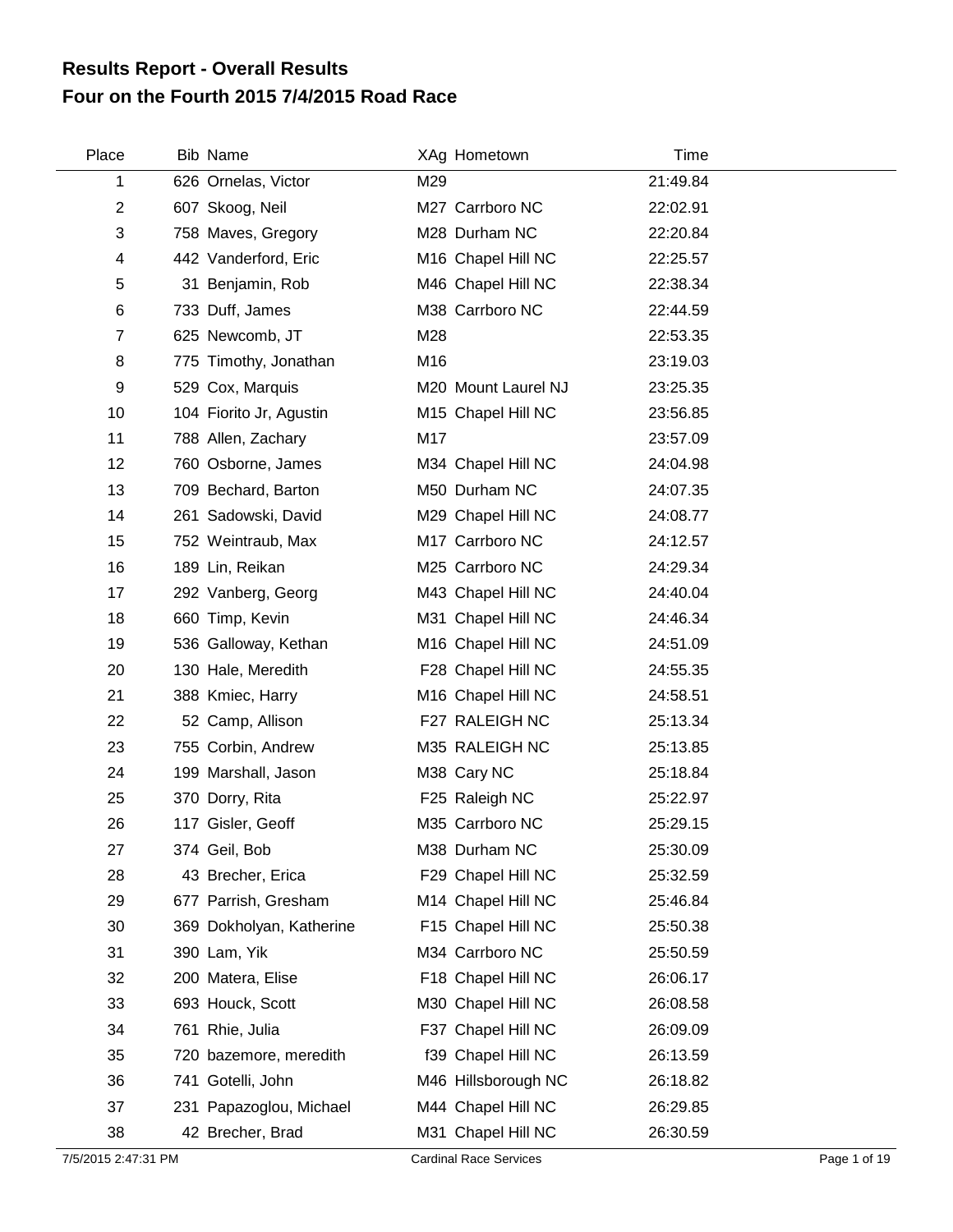| Place | <b>Bib Name</b>           | XAg Hometown        | Time     |  |
|-------|---------------------------|---------------------|----------|--|
| 39    | 72 Couper, David          | M60 Chapel Hill NC  | 26:37.87 |  |
| 40    | 422 Scheuring, Emily      | F28 Durham NC       | 26:38.60 |  |
| 41    | 71 Cohen, Rachel          | F25 Chapel Hill NC  | 26:42.34 |  |
| 42    | 192 Lowry, Joshua         | M37 Morrisville NC  | 26:43.65 |  |
| 43    | 501 Dixon, Brett          | M45 Chapel Hill NC  | 26:44.84 |  |
| 44    | 393 mangarelli, caren     | F44 DURHAM NC       | 26:47.34 |  |
| 45    | 723 Gay, Glenn            | M49 Chapel Hill NC  | 26:51.60 |  |
| 46    | 220 Moscicki, Craig       | M36 W. Henrietta NY | 26:52.29 |  |
| 47    | 503 Prabucki, Bernard     | M53 Carrboro NC     | 26:58.76 |  |
| 48    | 396 McCabe, Kevin         | M34 Durham NC       | 27:04.93 |  |
| 49    | 245 Revilla, Matthew      | M27 Carrboro NC     | 27:08.84 |  |
| 50    | 753 Copeland, Bob         | M56                 | 27:11.35 |  |
| 51    | 174 Kim, Christina        | F40 DURHAM NC       | 27:13.27 |  |
| 52    | 556 Joseph, Michael       | M17 Chapel Hill NC  | 27:21.34 |  |
| 53    | 172 Kelley, Drew          | M35 Chapel Hill NC  | 27:23.84 |  |
| 54    | 33 Beyerlein, Aaron       | M39 Carrboro NC     | 27:25.09 |  |
| 55    | 67 chu, jennifer          | f31 Chapel Hill NC  | 27:27.56 |  |
| 56    | 226 Nieman, Jeff          | M38 Hillsborough NC | 27:36.85 |  |
| 57    | 812 Ivarsson, Sara        | F <sub>28</sub>     | 27:38.84 |  |
| 58    | 343 Board, Anthony        | M16 DURHAM NC       | 27:40.34 |  |
| 59    | 794 McDonnell, Donald     | M54 Chapel Hill NC  | 27:43.09 |  |
| 60    | 678 Hassin, Bryan         | M36 Chapel Hill NC  | 27:43.59 |  |
| 61    | 631 VanSlyke, Adam        | M37                 | 27:44.60 |  |
| 62    | 674 Scruggs, Paul         | m33 Bethel NC       | 27:46.84 |  |
| 63    | 571 McGeary, Andrea       | F36 Durham NC       | 27:47.09 |  |
| 64    | 581 Moss, Ellen           | F34 Durham NC       | 27:50.21 |  |
| 65    | 647 Zhang, Baoxin         | M43 Chapel Hill NC  | 27:53.91 |  |
| 66    | 662 Pearson, Michael      | M36 Chapel Hill NC  | 28:04.09 |  |
| 67    | 533 ferguson, atticus     | M17 Mebane NC       | 28:07.34 |  |
| 68    | 551 Hoover, Chris         | M43 Chapel Hill NC  | 28:09.10 |  |
| 69    | 808 Velazoo, Alaan        | M27                 | 28:12.10 |  |
| 70    | 763 Lindner, Stetten      | F47 Lillington NC   | 28:13.84 |  |
| 71    | 800 Skiba, Liz            | F41 Chapel Hill NC  | 28:14.84 |  |
| 72    | 18 Astrachan, Owen        | M59 Chapel Hill NC  | 28:16.10 |  |
| 73    | 313 Whitney, David        | M51 Durham NC       | 28:17.10 |  |
| 74    | 704 luck, mitchell        | m42 Chapel Hill NC  | 28:19.15 |  |
| 75    | 801 Dobson, Raymond       | M44 Durham NC       | 28:19.22 |  |
| 76    | 543 Gualtieri-Reed, Maeve | F15 Chapel Hill NC  | 28:24.60 |  |
| 77    | 791 Kempter, Betsy        | F48 Chapel Hill NC  | 28:25.60 |  |
| 78    | 13 Antipov, Helen         | F48 Durham NC       | 28:27.59 |  |
| 79    | 155 Hussey, Jon           | M53 Chapel Hill NC  | 28:27.72 |  |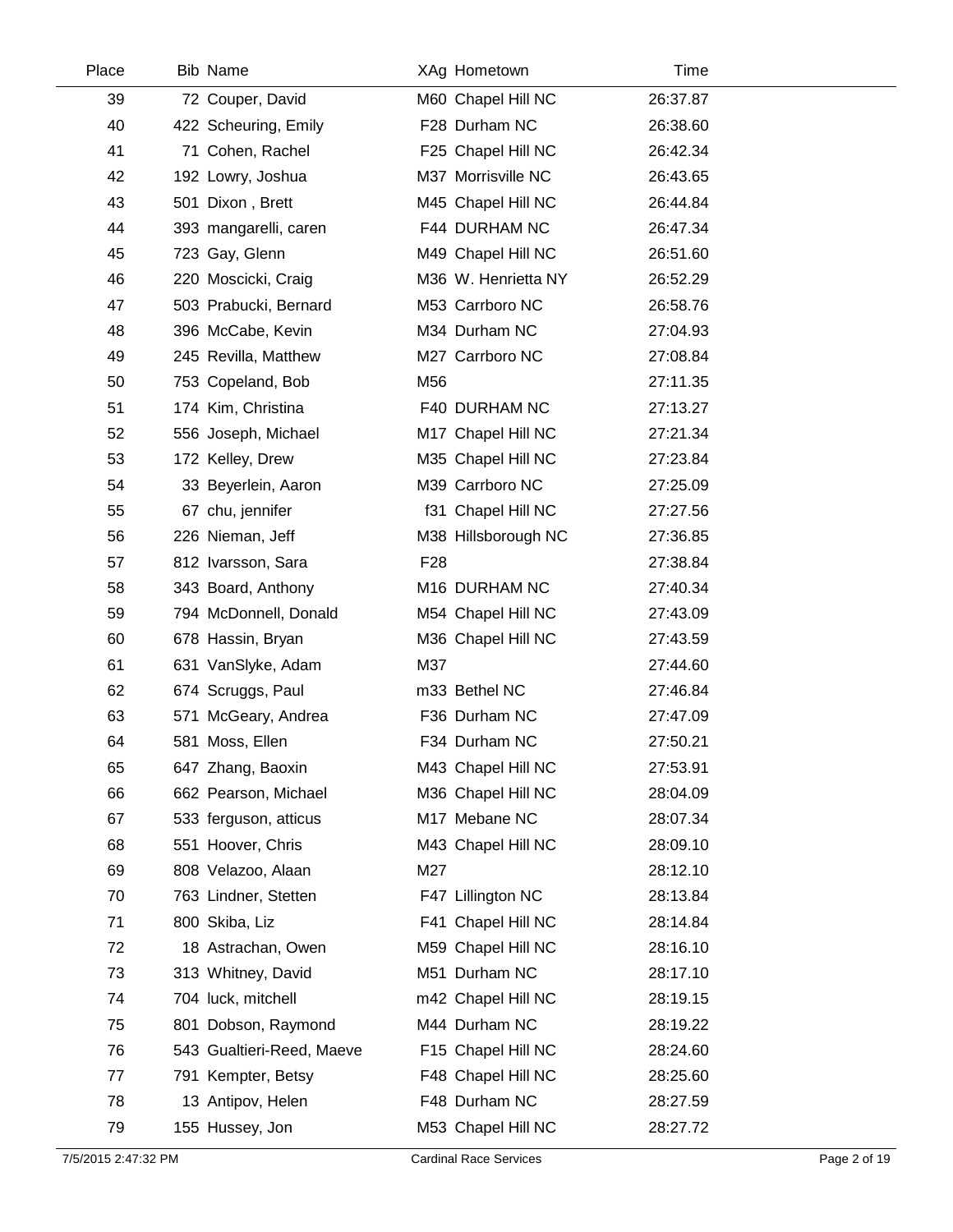| Place | Bib Name                |                 | XAg Hometown        | Time     |  |
|-------|-------------------------|-----------------|---------------------|----------|--|
| 80    | 30 Benjamin, Noah       |                 | M15 Cary NC         | 28:30.67 |  |
| 81    | 735 Carbough, Michael   |                 | M27 Carrboro NC     | 28:30.85 |  |
| 82    | 590 Paul, Eric          |                 | M57 Carrboro NC     | 28:32.09 |  |
| 83    | 605 Shelnutt, Gary      |                 | M53 Durham NC       | 28:34.09 |  |
| 84    | 49 Bryant, Charlie      |                 | F27 BURLINGTON NC   | 28:34.59 |  |
| 85    | 45 Brown, William       |                 | M52 Chapel Hill NC  | 28:35.82 |  |
| 86    | 726 Knight, Rodney      |                 | M54 Chapel Hill NC  | 28:37.34 |  |
| 87    | 310 Westrick, Aaron     |                 | M39 Chapel Hill NC  | 28:39.09 |  |
| 88    | 789 Brandon, Julia      |                 | F43 Durham NC       | 28:43.60 |  |
| 89    | 585 Niemeyer, John      |                 | M39 Chapel Hill NC  | 28:51.09 |  |
| 90    | 408 nestor, cyril       |                 | M45 Durham NC       | 28:58.84 |  |
| 91    | 563 Lambropoulos, Yanni |                 | M49 Durham NC       | 29:03.19 |  |
| 92    | 131 harris, andrew      |                 | m15 DURHAM NC       | 29:15.85 |  |
| 93    | 596 Rees, John          |                 | M55 Chapel Hill NC  | 29:17.10 |  |
| 94    | 403 Meyer, Beau         |                 | M27 Chapel Hill NC  | 29:21.09 |  |
| 95    | 767 Rousculp, Josh      |                 | M14 Cary NC         | 29:23.54 |  |
| 96    | 356 Chambless, Amy      |                 | F45 Carrboro NC     | 29:25.34 |  |
| 97    | 355 Campos, Joshua      |                 | M11 Carrboro NC     | 29:27.84 |  |
| 98    | 22 Bader, Matthew       |                 | M32 Durham NC       | 29:29.10 |  |
| 99    | 116 gibson, jackie      |                 | f50 Chapel Hill NC  | 29:31.84 |  |
| 100   | 32 Bergmann, Aaron      |                 | M42 Chapel Hill NC  | 29:35.60 |  |
| 101   | 511 Boggess, John       |                 | M50 Chapel Hill NC  | 29:37.84 |  |
| 102   | 311 White, Avery        |                 | M15 Chapel Hill NC  | 29:41.84 |  |
| 103   | 690 Guiteras, Andrew    |                 | M37 Carrboro NC     | 29:45.59 |  |
| 104   | 757 Steere, xxx         |                 | M32 Garner NC       | 29:48.09 |  |
| 105   | 771 Zevallos, Lizzy     | F <sub>28</sub> |                     | 29:48.59 |  |
| 106   | 773 Halchin, Roger      |                 | M62 Mebane NC       | 29:49.84 |  |
| 107   | 73 Couper, Rietta       |                 | F56 Chapel Hill NC  | 29:50.34 |  |
| 108   | 144 Hoerger, Tom        |                 | M56 Chapel Hill NC  | 29:51.59 |  |
| 109   | 725 knight, tai         |                 | M16 Chapel Hill NC  | 29:53.59 |  |
| 110   | 214 Moody, Cary         |                 | F40 Carrboro NC     | 29:57.52 |  |
| 111   | 441 travars, phil       |                 | M29 Pittsboro NC    | 29:58.10 |  |
| 112   | 537 Goldsbury, Michael  |                 | M25 Morrisville NC  | 29:58.67 |  |
| 113   | 110 Gayek, Peter        |                 | M57 Chapel Hill NC  | 29:58.84 |  |
| 114   | 630 Lehman, Dan         | M53             |                     | 29:59.23 |  |
| 115   | 795 Tuffel, Grace       |                 | F23 Carrboro NC     | 30:02.33 |  |
| 116   | 540 Gordon, Max         |                 | M28 Durham NC       | 30:02.95 |  |
| 117   | 296 Villalba, William   |                 | M50 Hillsborough NC | 30:04.97 |  |
| 118   | 762 Darduini, Emilio    |                 | M59 Raleigh NC      | 30:05.59 |  |
| 119   | 588 Overcash, Claire    |                 | F48 Siler City NC   | 30:08.09 |  |
| 120   | 325 Wise, Erika         |                 | F40 Carrboro NC     | 30:10.84 |  |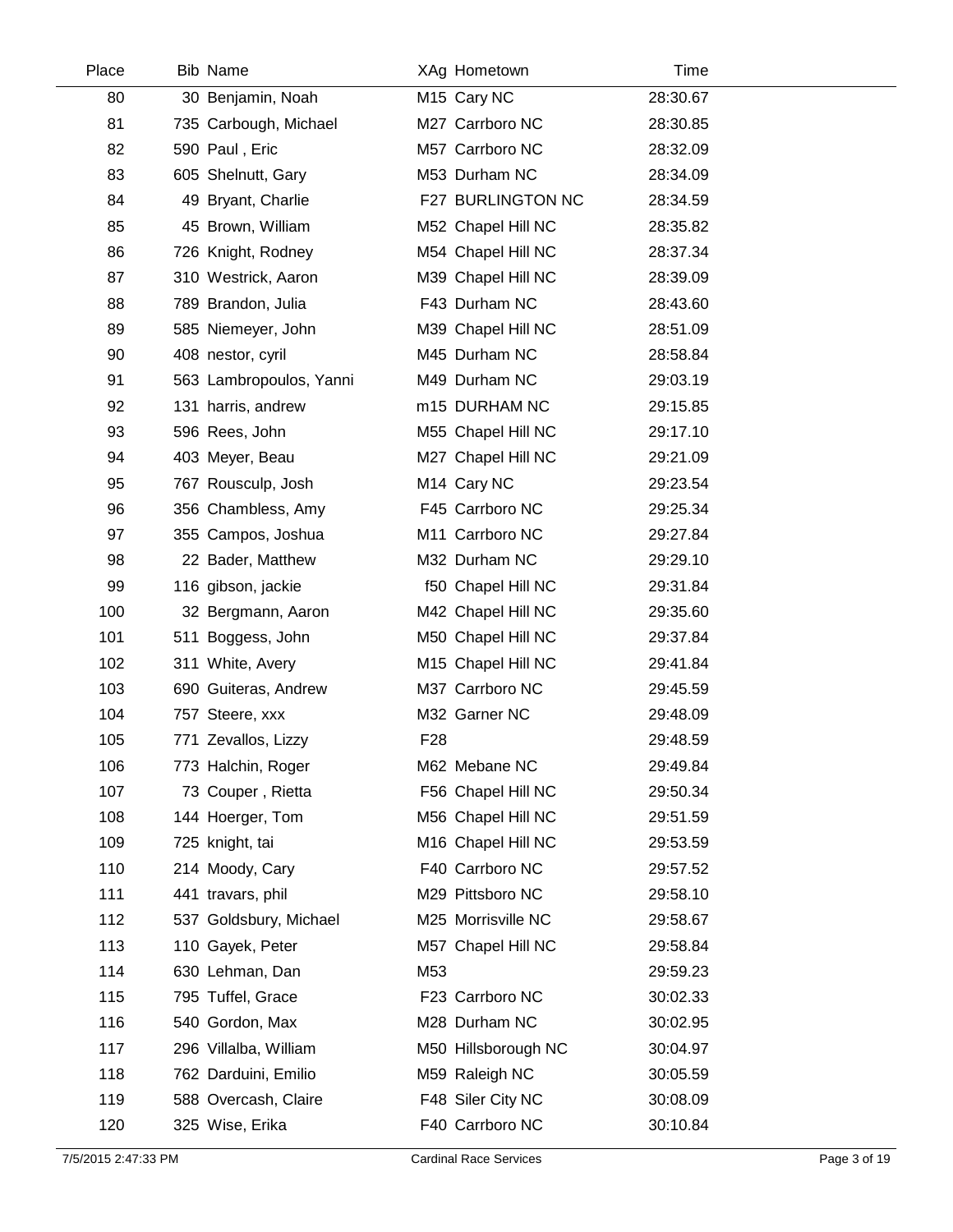| Place | Bib Name                | XAg Hometown        | Time     |  |
|-------|-------------------------|---------------------|----------|--|
| 121   | 418 Ruff, JW            | M39 Chapel Hill NC  | 30:11.34 |  |
| 122   | 297 Viventi, Jonathan   | M33 DURHAM NC       | 30:12.90 |  |
| 123   | 360 Cohen, Lena         | F15 Carrboro NC     | 30:15.91 |  |
| 124   | 149 Hu, Shijia          | M31 Chapel Hill NC  | 30:16.90 |  |
| 125   | 201 Matera, Kathy       | F52 Chapel Hill NC  | 30:18.66 |  |
| 126   | 213 Mitchell, Roger     | M65 Carrboro NC     | 30:21.40 |  |
| 127   | 27 Barnes, Dwight       | M39 Cary NC         | 30:22.90 |  |
| 128   | 265 sharfman, glenn     | M53 Chamblee GA     | 30:25.18 |  |
| 129   | 119 Graham, Nicholas    | M42 Carrboro NC     | 30:26.65 |  |
| 130   | 550 Hirschfield, Greg   | M56 Durham NC       | 30:27.78 |  |
| 131   | 333 Amsbary, Jessica    | F36 Chapel Hill NC  | 30:29.16 |  |
| 132   | 175 Kim, David          | M38 DURHAM NC       | 30:29.90 |  |
| 133   | 552 Hoover, Mia         | F14 Chapel Hill NC  | 30:33.16 |  |
| 134   | 806 Calakos, Nicole     | F48 Roxboro NC      | 30:33.65 |  |
| 135   | 618 Trailhead, Daizy    | F26 Chapel Hill NC  | 30:39.13 |  |
| 136   | 28 Barnes, Edward       | M42 Durham NC       | 30:40.40 |  |
| 137   | 143 Hill, Jill Marie    | F36 Chapel Hill NC  | 30:41.40 |  |
| 138   | 319 Will, Roch          | M59 Mebane NC       | 30:41.90 |  |
| 139   | 434 Stern, Richard      | M48 Chapel Hill NC  | 30:42.41 |  |
| 140   | 153 Hunter, Jon         | M53 Durham NC       | 30:44.90 |  |
| 141   | 299 Voss, Chris         | M30 RALEIGH NC      | 30:50.40 |  |
| 142   | 328 Wyatt, Caitlin      | F31 Chapel Hill NC  | 30:51.41 |  |
| 143   | 560 Krehnbrink, Bryan   | M48 Chapel Hill NC  | 30:52.90 |  |
| 144   | 558 Kilgo, Hope         | F27 Carrboro NC     | 30:56.42 |  |
| 145   | 317 wilkinson, michael  | m54 Mebane NC       | 30:58.16 |  |
| 146   | 415 Rhoads, Donald      | M42 Durham NC       | 30:59.41 |  |
| 147   | 810 Buell, Dave         | M55 CARY NC         | 30:59.66 |  |
| 148   | 542 Gualtieri-Reed, Liz | F46 Chapel Hill NC  | 30:59.91 |  |
| 149   | 188 Lillie, Margaret    | F23 Carrboro NC     | 31:04.15 |  |
| 150   | 394 Marron, Aidan       | M18 DURHAM NC       | 31:07.37 |  |
| 151   | 372 Eckert, Wayne       | M63 Davidson NC     | 31:10.41 |  |
| 152   | 350 Brown, Les          | M64 Durham NC       | 31:13.65 |  |
| 153   | 656 Candelaria, Carlos  | M43 Cary NC         | 31:15.41 |  |
| 154   | 262 Schmidt, Blaine     | m48 Chapel Hill NC  | 31:16.40 |  |
| 155   | 330 Yoder, Jason        | M42 Carrboro NC     | 31:16.65 |  |
| 156   | 362 covington, david    | M65 Durham NC       | 31:18.65 |  |
| 157   | 37 Block, Aaron         | M36 Alllen TX       | 31:20.16 |  |
| 158   | 689 guiteras, raymond   | m40 College Park MD | 31:23.65 |  |
| 159   | 719 Wipper, Dennis      | M60 Chapel Hill NC  | 31:24.66 |  |
| 160   | 444 Walker, Ellen       | F36 Durham NC       | 31:24.79 |  |
| 161   | 113 Geib, Matthew       | M12 Hillsborough NC | 31:24.91 |  |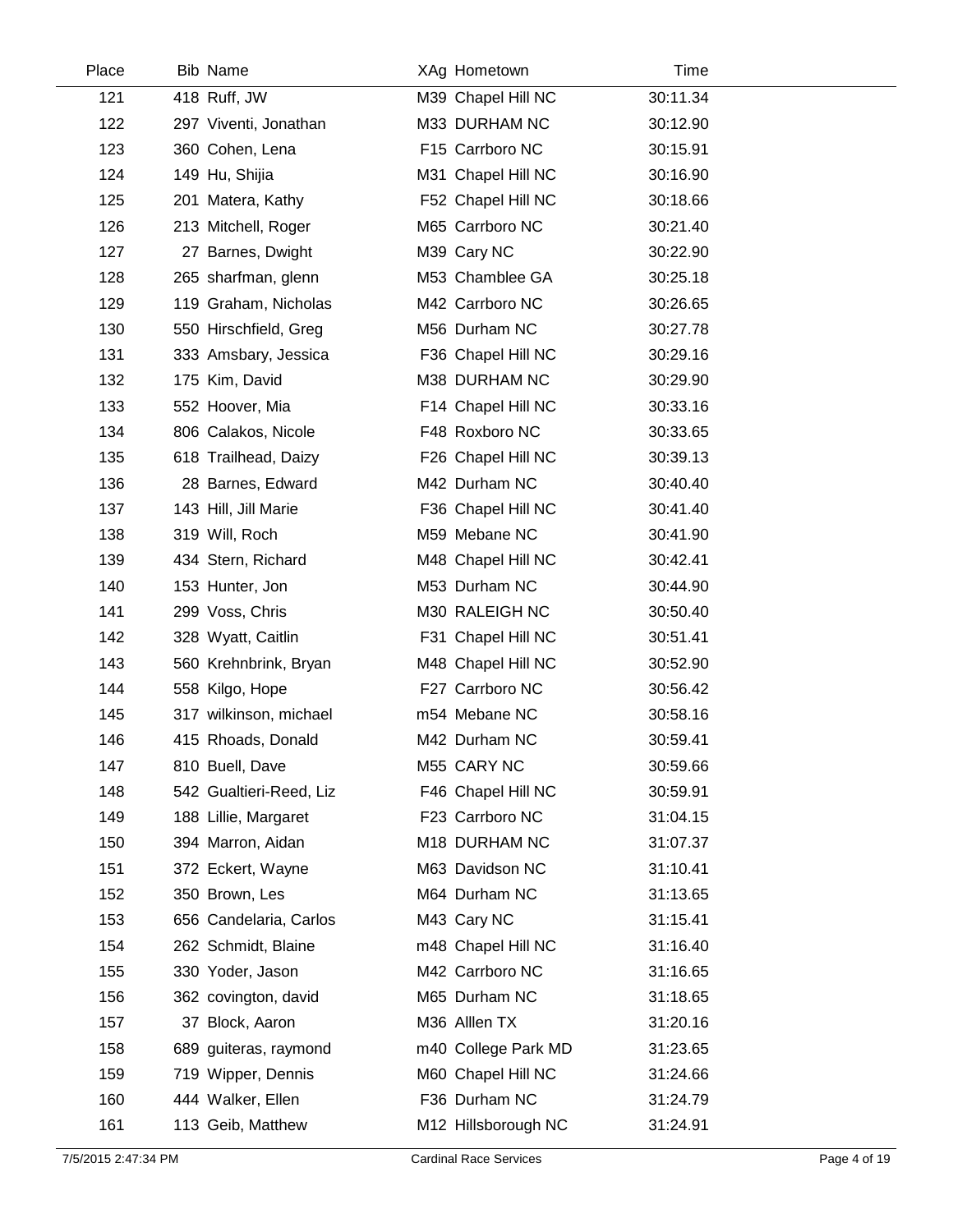| Place | <b>Bib Name</b>         | XAg Hometown        | <b>Time</b> |  |
|-------|-------------------------|---------------------|-------------|--|
| 162   | 111 Geib, Anna          | F14 Hillsborough NC | 31:24.92    |  |
| 163   | 64 Chamra, Melisha      | F34 Gibsonville NC  | 31:30.16    |  |
| 164   | 745 Branson, Sheri      | F57 Chapel Hill NC  | 31:30.66    |  |
| 165   | 54 Capogrossi, Kristen  | F29 Raleigh NC      | 31:35.16    |  |
| 166   | 547 Herrick, Jeffrey    | M42 Carrboro NC     | 31:36.81    |  |
| 167   | 264 Seils, Damon        | M42 Carrboro NC     | 31:37.15    |  |
| 168   | 380 Hart, Robert        | M26 Chapel Hill NC  | 31:39.40    |  |
| 169   | 721 Hickerson, Michelle | F45 Chapel Hill NC  | 31:40.91    |  |
| 170   | 597 Rice, Gary          | M55 Mebane NC       | 31:43.15    |  |
| 171   | 419 Salemson, Jeremy    | M46 Chapel Hill NC  | 31:46.41    |  |
| 172   | 512 bowman, geoffrey    | m36 Durham NC       | 31:47.66    |  |
| 173   | 363 Cromer, David       | M68 Durham NC       | 31:47.90    |  |
| 174   | 186 Lee, Jessica        | F45 Chapel Hill NC  | 31:48.90    |  |
| 175   | 627 Krous, Nick         | M28                 | 31:50.90    |  |
| 176   | 628 Zabel, Becca        | F <sub>27</sub>     | 31:50.91    |  |
| 177   | 768 Jordan, Gary        | M59                 | 31:51.65    |  |
| 178   | 151 Hujar, Julia        | F21 Cary NC         | 31:55.16    |  |
| 179   | 248 Roberts, Jason      | M39 Chapel Hill NC  | 31:55.40    |  |
| 180   | 796 Velasco, Armando    | M61 Chapel Hill NC  | 31:56.90    |  |
| 181   | 316 Wilkinson, Kari     | F53 Mebane NC       | 31:57.16    |  |
| 182   | 506 Beatty, Brian       | M51 Carrboro NC     | 31:57.67    |  |
| 183   | 608 Smith, Richard      | M62 Chapel Hill NC  | 31:57.90    |  |
| 184   | 807 Clossick, Tina      | F43 Chapel Hill NC  | 32:02.15    |  |
| 185   | 55 Caraway, David       | M31 Chapel Hill NC  | 32:04.66    |  |
| 186   | 285 Taylor, Ken         | M52 Chapel Hill NC  | 32:07.15    |  |
| 187   | 598 Robinson, Rachel    | F32 Durham NC       | 32:10.05    |  |
| 188   | 23 Baer, Katherine      | F46 Carrboro NC     | 32:10.60    |  |
| 189   | 233 Paul, Michael       | M47 Carrboro NC     | 32:10.91    |  |
| 190   | 644 Schmitz, William    | M43 Chapel Hill NC  | 32:12.41    |  |
| 191   | 66 Chiarello, Ginny     | F35 Chapel Hill NC  | 32:15.25    |  |
| 192   | 180 LaDue, Ken          | M41 Apex NC         | 32:28.90    |  |
| 193   | 599 rowe, miles         | M39 Durham NC       | 32:31.62    |  |
| 194   | 539 Gordek, Harper      | M37 Chapel Hill NC  | 32:39.15    |  |
| 195   | 589 Paradis, Alan       | M25 Carrboro NC     | 32:41.90    |  |
| 196   | 357 Chesser, Susan      | F52 Durham NC       | 32:42.39    |  |
| 197   | 516 Butt, Craig         | M39 DURHAM NC       | 32:54.40    |  |
| 198   | 139 Herklotz, Alicia    | F30 Durham NC       | 32:55.40    |  |
| 199   | 803 Conitzer, Vincent   | M36 Chapel Hill NC  | 32:56.65    |  |
| 200   | 205 McNeilly, Kevin     | F63 Carrboro NC     | 32:57.91    |  |
| 201   | 734 Fisher, Joel        | M40 Chapel Hill NC  | 32:57.91    |  |
| 202   | 179 Kohrman, Richard    | M67 Mebane NC       | 32:58.67    |  |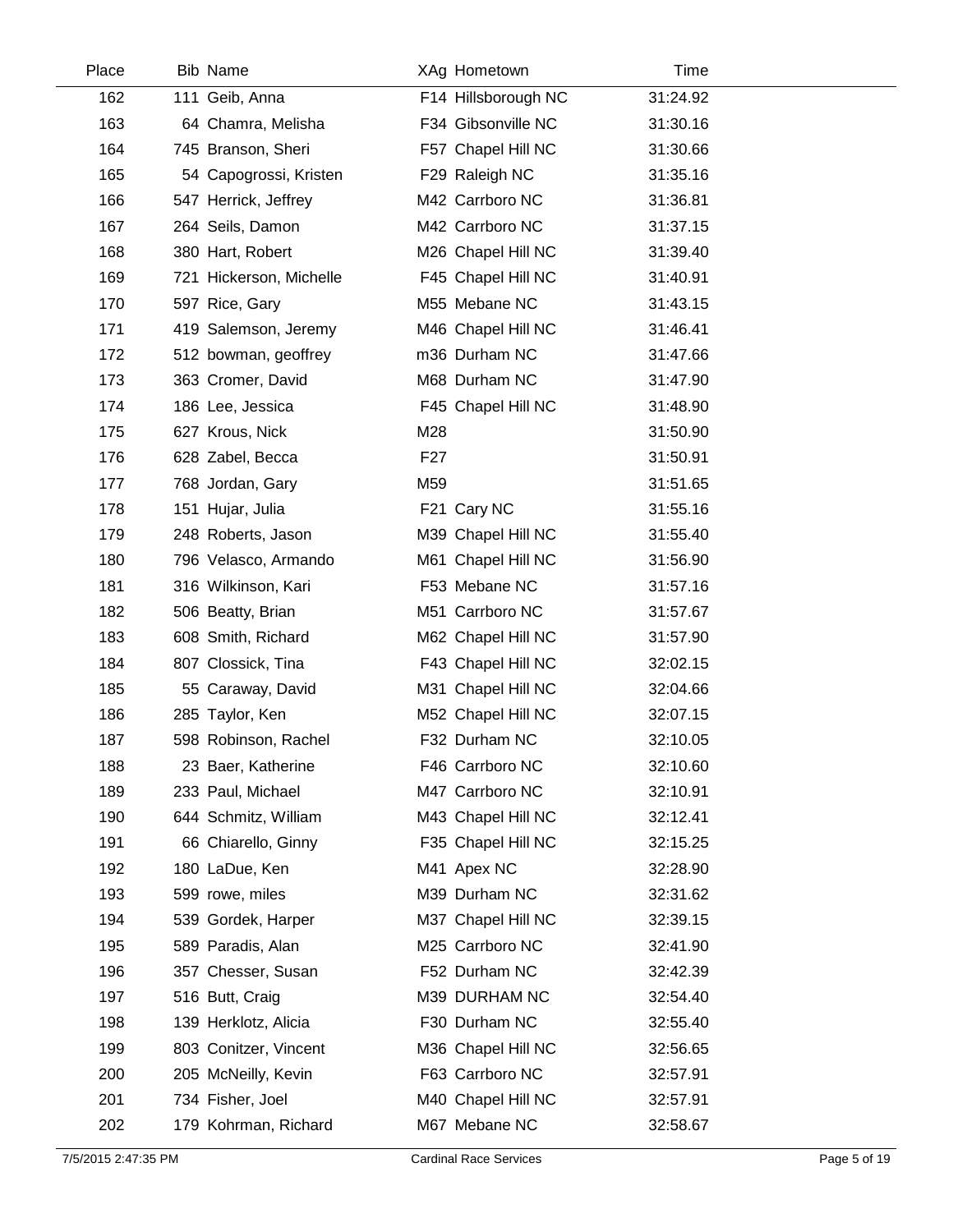| Place | <b>Bib Name</b>           | XAg Hometown         | Time     |  |
|-------|---------------------------|----------------------|----------|--|
| 203   | 464 Dary, Cori            | F29 Durham NC        | 32:58.91 |  |
| 204   | 100 Fanning, Alan         | M51 Carrboro NC      | 33:00.15 |  |
| 205   | 371 Eakes, Emily          | F29 Holly Springs NC | 33:00.92 |  |
| 206   | 38 Block, Nicolle         | F35 Alllen TX        | 33:01.42 |  |
| 207   | 69 Clark, Kevin           | M40 Chapel Hill NC   | 33:03.91 |  |
| 208   | 518 Carey, Elizabeth      | F53 Pittsboro NC     | 33:04.16 |  |
| 209   | 211 Mikhaylyants, Vadim   | M25 Chapel Hill NC   | 33:06.16 |  |
| 210   | 286 Thomas, Courtney      | M38 Chapel Hill NC   | 33:09.41 |  |
| 211   | 504 Adler, Evan           | M36 Durham NC        | 33:10.90 |  |
| 212   | 718 Cordell, Halfdome     | M55 Chapel Hill NC   | 33:15.15 |  |
| 213   | 632 Albrecht, Sarah       | F <sub>25</sub>      | 33:16.66 |  |
| 214   | 150 Huber, Andy           | M65 Chapel Hill NC   | 33:17.65 |  |
| 215   | 601 Sarrimanolis, Zafeira | F25 Carrboro NC      | 33:17.91 |  |
| 216   | 410 Olson, Chris          | M50 Chapel Hill NC   | 33:18.55 |  |
| 217   | 437 Szabo, Steven         | M40 Durham NC        | 33:21.41 |  |
| 218   | 564 Lazorko, Cat          | F50 Carrboro NC      | 33:22.99 |  |
| 219   | 724 Hickerson, Jacob      | M14 Chapel Hill NC   | 33:24.41 |  |
| 220   | 145 Hollmann, Lena        | F64 Cary NC          | 33:26.41 |  |
| 221   | 351 Brown, Nicole         | F35 Chapel Hill NC   | 33:28.15 |  |
| 222   | 728 McArdle, Jill         | F56 Chapel Hill NC   | 33:30.41 |  |
| 223   | 756 Olszewski, Rebecca    | F35 Asheville NC     | 33:31.39 |  |
| 224   | 675 Van, Sant             | F48 Chapel Hill NC   | 33:32.16 |  |
| 225   | 776 Reuland, Frances      | f18 Chapel Hill NC   | 33:36.16 |  |
| 226   | 731 Adams, Jackson        | M10 Pittsboro NC     | 33:37.40 |  |
| 227   | 612 Sullivan, Kate        | F38 Chapel Hill NC   | 33:39.40 |  |
| 228   | 576 Mendes, Bobby         | M47 Chapel Hill NC   | 33:41.41 |  |
| 229   | 541 Graham, Mark          | M61 Cary NC          | 33:48.65 |  |
| 230   | 730 Adams, Jennifer       | F39 Pittsboro NC     | 33:49.79 |  |
| 231   | 538 gooden, dana          | F49 Hillsborough NC  | 33:53.01 |  |
| 232   | 717 Bucy-Anderson, DeAnna | f15 Chapel Hill NC   | 33:53.09 |  |
| 233   | 44 Breito, Nathan         | M33 Chapel Hill NC   | 33:55.91 |  |
| 234   | 35 Bigler, Roy            | M47 Siler City NC    | 33:56.90 |  |
| 235   | 804 Moore, samara         | F39 Dale City VA     | 33:58.66 |  |
| 236   | 137 Helms, Tanya          | F55 Chapel Hill NC   | 33:58.66 |  |
| 237   | 764 Harkins, Heidi        | F51 Chapel Hill NC   | 33:58.67 |  |
| 238   | 670 Kulp, Steve           | M40 Chapel Hill NC   | 33:59.15 |  |
| 239   | 154 Hunter, Kym           | F32 Chapel Hill NC   | 34:03.16 |  |
| 240   | 688 roedema, mike         | M34 Carrboro NC      | 34:09.83 |  |
| 241   | 397 Mcdowell, Larry       | M60 Raleigh NC       | 34:12.92 |  |
| 242   | 81 Crump, Carolyn         | F59 Carrboro NC      | 34:13.16 |  |
| 243   | 354 Calderini, Adelqui    | M41 Chapel Hill NC   | 34:15.41 |  |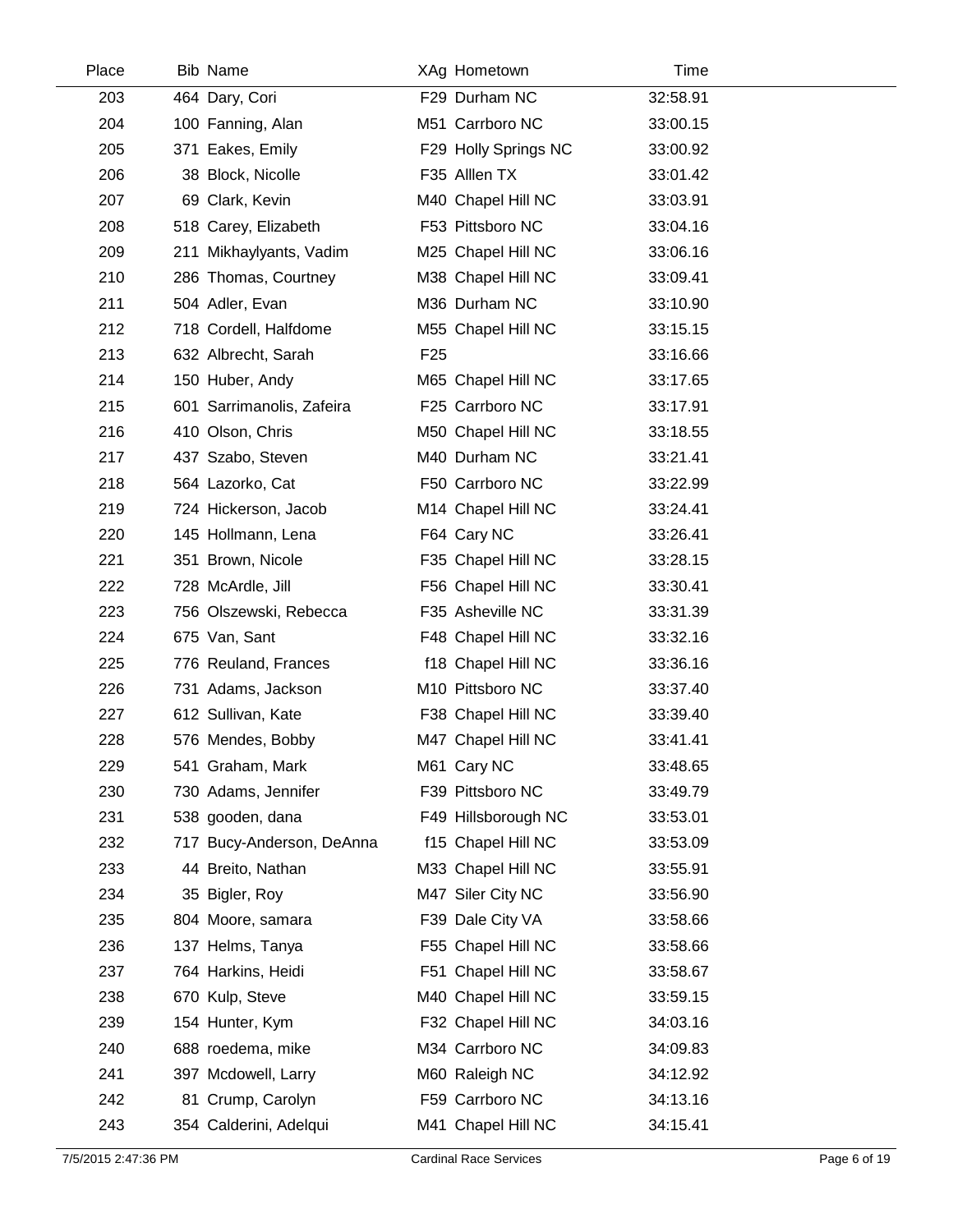| Place | <b>Bib Name</b>         | XAg Hometown          | Time     |  |
|-------|-------------------------|-----------------------|----------|--|
| 244   | 653 Flanaghan, Rachel   | F42 Pittsboro NC      | 34:15.91 |  |
| 245   | 178 Klaver, Sean        | M27 King George VA    | 34:18.48 |  |
| 246   | 426 Silver, Jay         | M59 Raleigh NC        | 34:19.16 |  |
| 247   | 95 Erdam, Justin        | M39 Baldwin MD        | 34:22.15 |  |
| 248   | 672 Dennis, Reed        | M31                   | 34:24.42 |  |
| 249   | 287 Thomas, Jody        | M44 Chapel Hill NC    | 34:26.15 |  |
| 250   | 84 Davis, Sonia         | F48 Chapel Hill NC    | 34:26.16 |  |
| 251   | 557 Kay, Kevin          | M38 Carrboro NC       | 34:27.15 |  |
| 252   | 736 Li, Vivian          | F57 Durham NC         | 34:28.16 |  |
| 253   | 161 Jewitt, James       | M31 Christiansburg VA | 34:28.91 |  |
| 254   | 624 Wrenholt, Michael   | M33 Durham NC         | 34:29.67 |  |
| 255   | 681 Ayers, Jordan       | M28 Durham NC         | 34:29.91 |  |
| 256   | 701 Calhoun, William    | M47 Chapel Hill NC    | 34:30.65 |  |
| 257   | 176 Kinyamu, Harriet    | F50 Cary NC           | 34:31.65 |  |
| 258   | 91 Eischen, Chris       | M22 Chapel Hill NC    | 34:44.66 |  |
| 259   | 573 McKean, Anna        | F49 Glen Allen VA     | 34:46.40 |  |
| 260   | 203 Mayo, Rodney        | M50 Hillsborough NC   | 34:47.65 |  |
| 261   | 790 Blake, John         | M57 Chapel Hill NC    | 34:47.91 |  |
| 262   | 318 Will, Anna          | F26 Charleston SC     | 34:47.91 |  |
| 263   | 389 Knavel, Travis      | M40 Carrboro NC       | 34:49.42 |  |
| 264   | 445 Watson, Philip      | M35 Carrboro NC       | 34:49.90 |  |
| 265   | 743 reeblye, laura      | f42 Chapel Hill NC    | 34:50.16 |  |
| 266   | 298 Voshell, Erica      | F27 Durham NC         | 34:50.41 |  |
| 267   | 53 Campbell, Jeness     | F45 Chapel Hill NC    | 35:05.42 |  |
| 268   | 305 Wessell, Laura      | F47 Hillsborough NC   | 35:06.08 |  |
| 269   | 395 Marron, Flynn       | M20 DURHAM NC         | 35:06.40 |  |
| 270   | 453 Yoder, Elias        | M8 Carrboro NC        | 35:06.91 |  |
| 271   | 232 Parker, Carol       | F24 Carrboro NC       | 35:06.91 |  |
| 272   | 114 Geib, Ron           | M45 Hillsborough NC   | 35:07.91 |  |
| 273   | 373 Fiedler, Dan        | M33 Chapel Hill NC    | 35:08.33 |  |
| 274   | 430 sparkenbaugh, erica | f32 Chapel Hill NC    | 35:08.43 |  |
| 275   | 227 Nieman, Stephanie   | F31 Hillsborough NC   | 35:08.55 |  |
| 276   | 713 phillippi, james    | M25 Chapel Hill NC    | 35:10.17 |  |
| 277   | 275 Soher, Patrick      | M7 Chapel Hill NC     | 35:14.17 |  |
| 278   | 592 Phillips, Alli      | F25 Durham NC         | 35:14.42 |  |
| 279   | 269 Shubert, Tiffany    | F45 Chapel Hill NC    | 35:14.75 |  |
| 280   | 645 Lee, Emerson        | M9 Chapel Hill NC     | 35:15.86 |  |
| 281   | 643 Lee, Christopher    | M42 Chapel Hill NC    | 35:16.15 |  |
| 282   | 342 Blue, Christopher   | M47 Chapel Hill NC    | 35:16.16 |  |
| 283   | 326 Woods, Charline     | F25 RALEIGH NC        | 35:19.41 |  |
| 284   | 122 Griffin, Thomas     | M70 Cary NC           | 35:25.66 |  |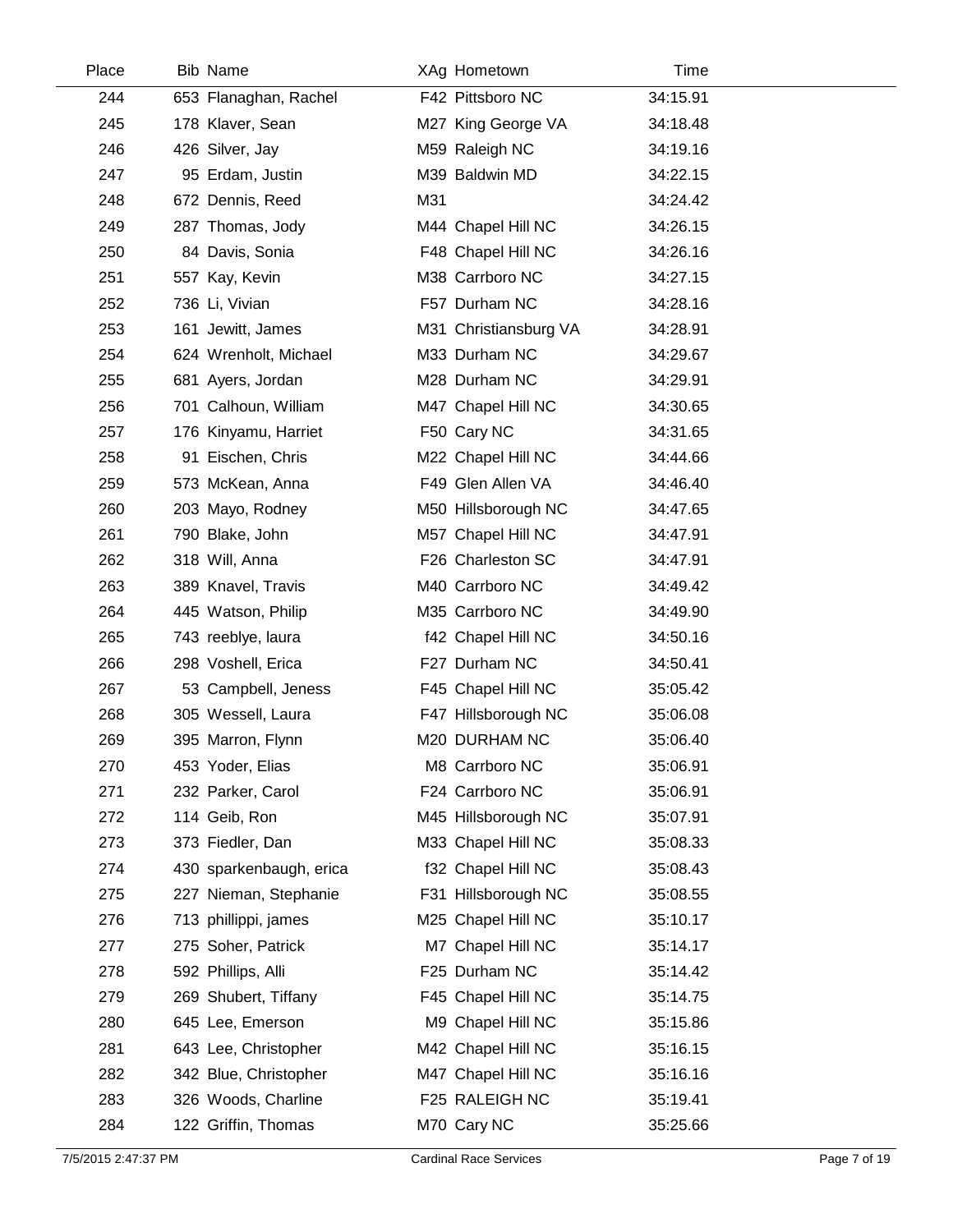| Place | <b>Bib Name</b>           | XAg Hometown        | Time     |  |
|-------|---------------------------|---------------------|----------|--|
| 285   | 650 Hotelling, Jim        | M68 Chapel Hill NC  | 35:29.15 |  |
| 286   | 799 Wilks, Bruce          | M63 Hillsborough NC | 35:34.16 |  |
| 287   | 586 Norton, Marcus        | M25 Carrboro NC     | 35:37.41 |  |
| 288   | 274 Snyder, Rachel        | F24 Raleigh NC      | 35:38.41 |  |
| 289   | 222 Mulliken, Benedicte   | F50 CARY NC         | 35:38.65 |  |
| 290   | 651 Manns, John           | M46 Chapel Hill NC  | 35:39.41 |  |
| 291   | 349 Brown, Carrie         | F41 DURHAM NC       | 35:39.49 |  |
| 292   | 392 Lee, Greg             | M41 Chapel Hill NC  | 35:41.15 |  |
| 293   | 221 moses, christopher    | M44 Chapel Hill NC  | 35:41.43 |  |
| 294   | 702 Calhoun, Benjamin     | M13 Chapel Hill NC  | 35:41.66 |  |
| 295   | 128 Hadler, Wayne         | M61 Carrboro NC     | 35:42.15 |  |
| 296   | 252 Rose, Gregory         | M60 Raleigh NC      | 35:43.66 |  |
| 297   | 358 Cheves, Avery         | F25 Carrboro NC     | 35:45.40 |  |
| 298   | 307 Westman, Derek        | M15 Chapel Hill NC  | 35:45.42 |  |
| 299   | 308 Westman, Riley        | M11 Chapel Hill NC  | 35:45.42 |  |
| 300   | 204 McDonald, Jean        | F53 Chapel Hill NC  | 35:46.22 |  |
| 301   | 567 long, robert          | m64 Chapel Hill NC  | 35:46.42 |  |
| 302   | 309 Westman, Royce        | M47 Chapel Hill NC  | 35:49.34 |  |
| 303   | 700 Calhoun, Linh         | F47 Chapel Hill NC  | 35:55.90 |  |
| 304   | 711 Howard, Janna         | F25 Chapel Hill NC  | 35:56.91 |  |
| 305   | 440 Tisch, Jocelyn        | F21 Chapel Hill NC  | 35:57.41 |  |
| 306   | 577 Mendes, Bryce         | M23 Chapel Hill NC  | 35:58.15 |  |
| 307   | 255 Rosen, Norm           | m61 Chapel Hill NC  | 36:02.40 |  |
| 308   | 332 Zhou, Yingqiu         | F28 Carrboro NC     | 36:04.90 |  |
| 309   | 230 Overman, Gregory      | M50 Chapel Hill NC  | 36:06.91 |  |
| 310   | 34 Bigler, Rebecca        | F37 Siler City NC   | 36:14.91 |  |
| 311   | 535 foster, julie         | F42 Carrboro NC     | 36:19.66 |  |
| 312   | 359 Clark, Emily          | F33 Chapel Hill NC  | 36:20.65 |  |
| 313   | 391 Lee, Cindy            | f41 Chapel Hill NC  | 36:26.60 |  |
| 314   | 404 Mills, Karin          | F49 Carrboro NC     | 36:27.35 |  |
| 315   | 247 Rives, Don            | M54 Chapel Hill NC  | 36:27.65 |  |
| 316   | 614 Sykes, Grace          | F24 DURHAM NC       | 36:27.91 |  |
| 317   | 364 Cromer, Janet         | F63 Durham NC       | 36:29.90 |  |
| 318   | 782 Belza, John           | M19 Raleigh NC      | 36:36.88 |  |
| 319   | 173 Kelly, Abby           | F30 Carrboro NC     | 36:38.85 |  |
| 320   | 500 Alston, Kwame         | M25 Carrboro NC     | 36:39.67 |  |
| 321   | 21 Aydemir, Metin         | M56 Durham NC       | 36:40.92 |  |
| 322   | 569 mandeville-long, anne | f56 Chapel Hill NC  | 36:41.41 |  |
| 323   | 257 Rosenfeld, Carol      | F32 DURHAM NC       | 36:42.15 |  |
| 324   | 341 Biese, Melanie        | F36 Chapel Hill NC  | 36:44.16 |  |
| 325   | 340 Biese, Kevin          | M42 Chapel Hill NC  | 36:44.91 |  |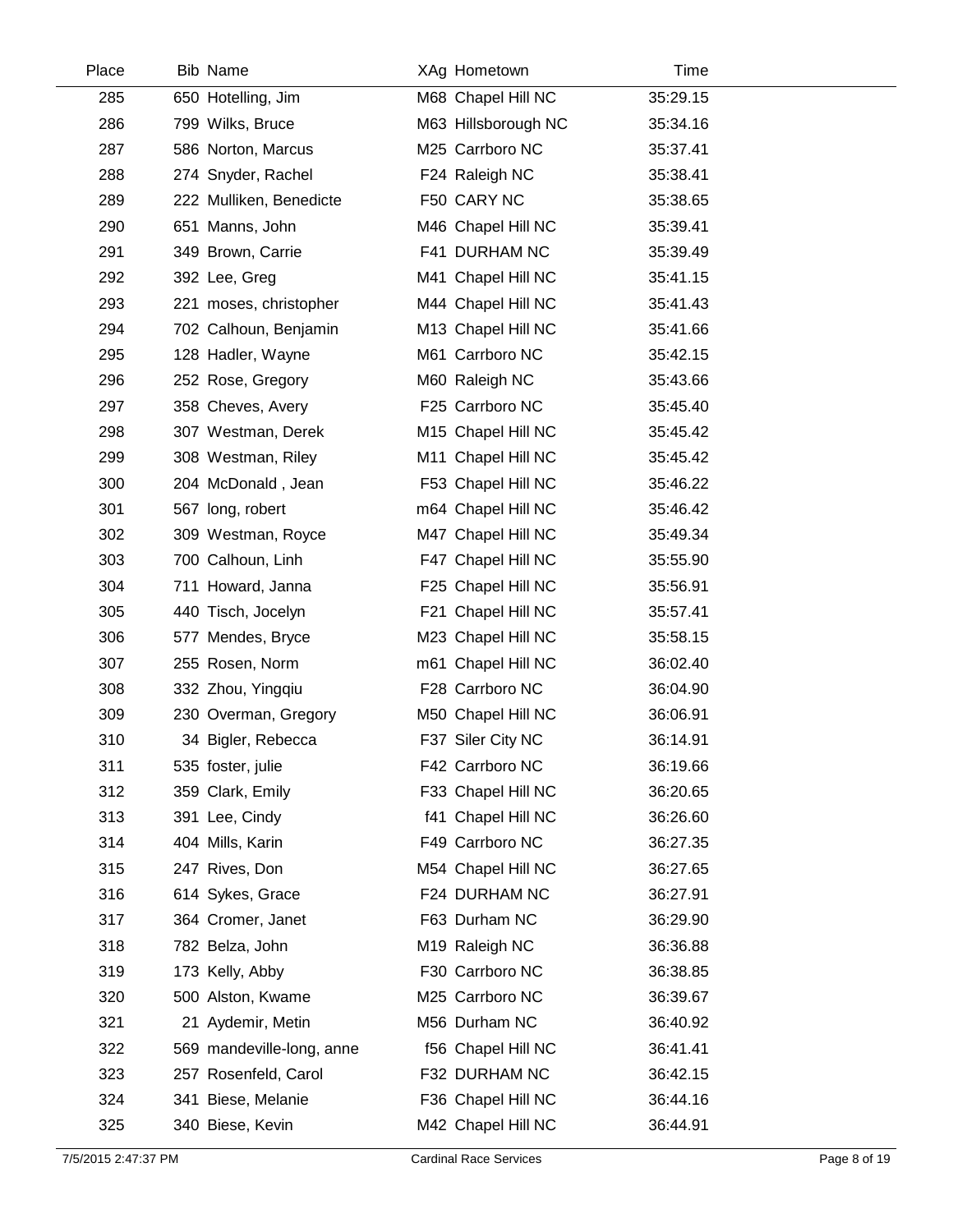| Place | <b>Bib Name</b>         |                 | XAg Hometown        | Time     |  |
|-------|-------------------------|-----------------|---------------------|----------|--|
| 326   | 314 Whittier, Coleman   |                 | F54 Hillsborough NC | 36:45.41 |  |
| 327   | 129 Hails, Dick         |                 | M63 Chapel Hill NC  | 36:46.41 |  |
| 328   | 148 Hosman, Suzie       |                 | F52 Chapel Hill NC  | 36:47.15 |  |
| 329   | 85 Davis, William       |                 | M39 Durham NC       | 36:49.88 |  |
| 330   | 89 Dixon, Bob           |                 | M56 Chapel Hill NC  | 36:50.15 |  |
| 331   | 82 Cunningham, Jayne    |                 | F58 Hillsborough NC | 36:52.40 |  |
| 332   | 754 Van Wagner, Allan   |                 | M56 Chapel Hill NC  | 36:54.11 |  |
| 333   | 710 stein, jaime        |                 | f43 Chapel Hill NC  | 36:54.15 |  |
| 334   | 99 Faccidomo, Sara      |                 | F39 Chapel Hill NC  | 36:54.90 |  |
| 335   | 528 Copeland, Henry     |                 | M53 Chapel Hill NC  | 36:57.42 |  |
| 336   | 312 White, Renee        |                 | F44 Chapel Hill NC  | 36:58.65 |  |
| 337   | 242 Porter, Tina        |                 | F40 DURHAM NC       | 37:01.73 |  |
| 338   | 263 Scott, Carroll      |                 | F52 Chapel Hill NC  | 37:02.41 |  |
| 339   | 526 Cook, Owen          |                 | M10 Durham NC       | 37:03.15 |  |
| 340   | 63 Cavanaugh, Mark      |                 | m41 Chapel Hill NC  | 37:03.41 |  |
| 341   | 136 Heiser, Sally       |                 | F66 Chapel Hill NC  | 37:03.91 |  |
| 342   | 809 Moses, Kitty        |                 | F59 Durham NC       | 37:05.66 |  |
| 343   | 411 Paisner, Jim        |                 | M67 Carrboro NC     | 37:06.33 |  |
| 344   | 684 Simon, Abbe         |                 | F42 Chapel Hill NC  | 37:12.90 |  |
| 345   | 687 Villalta, Elizabeth |                 | F34 Chapel Hill NC  | 37:13.40 |  |
| 346   | 615 Taub, Mary          |                 | F45 Chapel Hill NC  | 37:14.66 |  |
| 347   | 162 Jones, Kelly        |                 | F32 Durham NC       | 37:15.52 |  |
| 348   | 582 Mouw, Sheri         |                 | F47 Chapel Hill NC  | 37:19.04 |  |
| 349   | 282 Surh, Jerry         |                 | M76 Carrboro NC     | 37:19.41 |  |
| 350   | 105 Fish, Eric          |                 | M42 Chapel Hill NC  | 37:21.98 |  |
| 351   | 739 Henderson, Brittney | F <sub>28</sub> |                     | 37:22.15 |  |
| 352   | 740 Saeedi, Bejan       | M25             |                     | 37:22.23 |  |
| 353   | 103 Fiorito, Teresa     |                 | F12 Chapel Hill NC  | 37:23.90 |  |
| 354   | 102 Fiorito, Agustin    |                 | M44 Chapel Hill NC  | 37:24.90 |  |
| 355   | 133 harris, william     |                 | m39 Pittsboro NC    | 37:30.00 |  |
| 356   | 443 Voshell, Joe        |                 | M57 Durham NC       | 37:30.66 |  |
| 357   | 619 Velazquez, Talina   |                 | F24 Morrisville NC  | 37:32.41 |  |
| 358   | 686 murphy, kaitlyn     |                 | F28 Carrboro NC     | 37:33.90 |  |
| 359   | 420 Salerno, Jessica    |                 | F38 Hillsborough NC | 37:39.65 |  |
| 360   | 253 Rose, Peggy         |                 | F59 Raleigh NC      | 37:40.40 |  |
| 361   | 707 Meier, Brian        |                 | M32 Carrboro NC     | 37:41.41 |  |
| 362   | 197 Madden, Michael     |                 | M60 Chapel Hill NC  | 37:45.16 |  |
| 363   | 181 LaDue, Maryjane     |                 | F34 Apex NC         | 37:46.41 |  |
| 364   | 61 Caress, Lula         |                 | F9 Chapel Hill NC   | 37:50.90 |  |
| 365   | 525 Cook, Brendan       |                 | M8 Durham NC        | 37:54.56 |  |
| 366   | 697 Glidewell, Keith    |                 | M56 Chapel Hill NC  | 37:56.90 |  |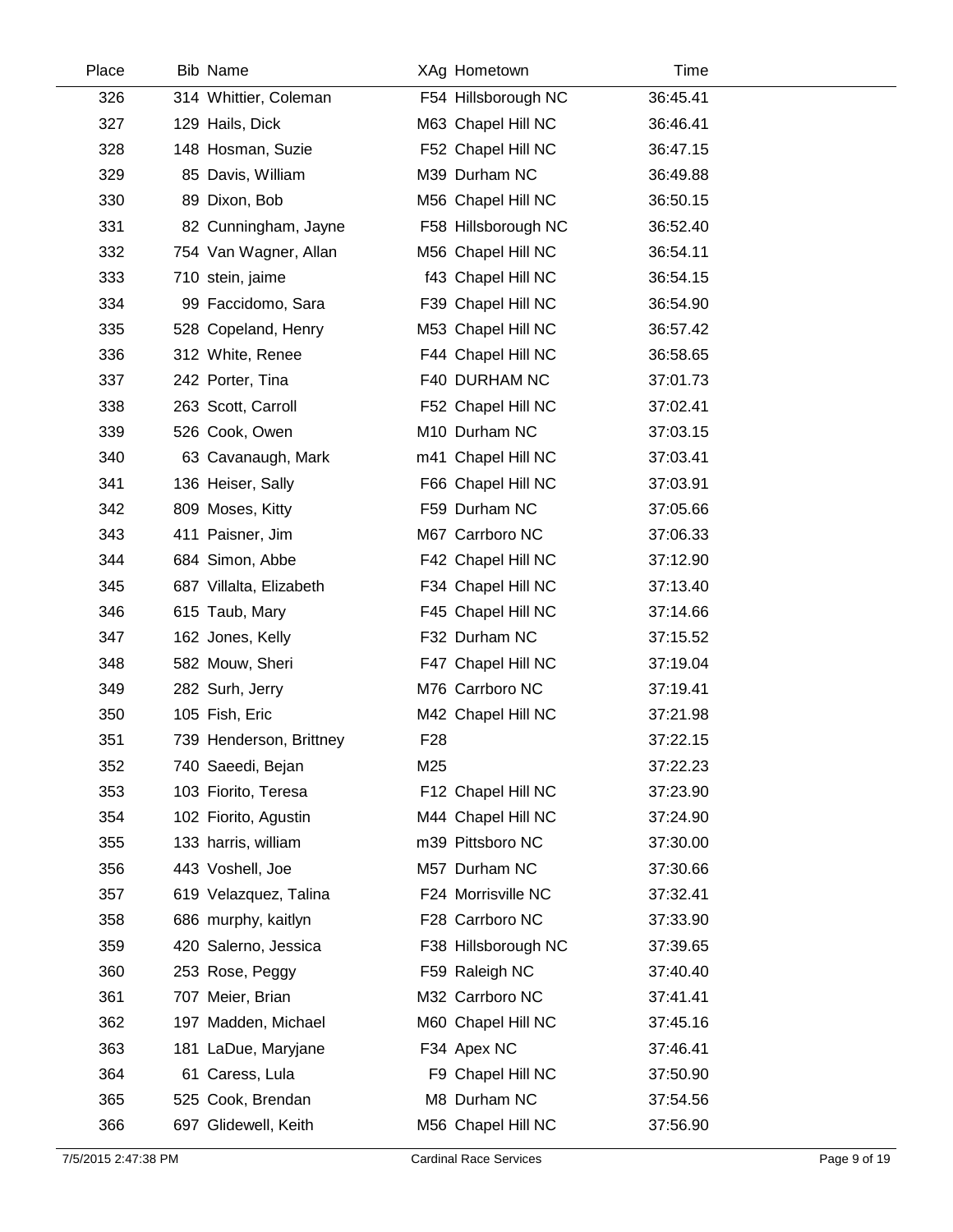| Place | <b>Bib Name</b>           |                 | XAg Hometown        | Time     |  |
|-------|---------------------------|-----------------|---------------------|----------|--|
| 367   | 507 Belza, James          |                 | M18 Raleigh NC      | 37:57.90 |  |
| 368   | 60 Caren, Neal            |                 | M42 Chapel Hill NC  | 38:00.40 |  |
| 369   | 272 Smith, Laura          |                 | F53 Lillington NC   | 38:00.66 |  |
| 370   | 527 Cook, Steven          |                 | M37 Durham NC       | 38:01.65 |  |
| 371   | 699 Trimmer, Julia        |                 | F54 Chapel Hill NC  | 38:03.15 |  |
| 372   | 112 Geib, Kristi          |                 | F44 Hillsborough NC | 38:07.16 |  |
| 373   | 168 Kapsaskis, Tony       |                 | M50 Cary NC         | 38:07.91 |  |
| 374   | 682 Malloy, Erin          |                 | F49 Chapel Hill NC  | 38:08.41 |  |
| 375   | 87 Diaz, Roxanne          |                 | F26 Raleigh NC      | 38:10.16 |  |
| 376   | 75 Cowell, Hannah         |                 | F9 Apex NC          | 38:11.59 |  |
| 377   | 76 Cowell, Jason          |                 | M39 Apex NC         | 38:12.07 |  |
| 378   | 703 Calhoun, Audrey       |                 | F14 Chapel Hill NC  | 38:15.16 |  |
| 379   | 611 Steinberg, Michael    |                 | M42 Chapel Hill NC  | 38:17.90 |  |
| 380   | 692 Porter, Greg          |                 | M53 Carrboro NC     | 38:20.91 |  |
| 381   | 639 Bell, Mark            |                 | M62 Chapel Hill NC  | 38:21.66 |  |
| 382   | 387 Klett, Nicole         |                 | F42 Chapel Hill NC  | 38:26.90 |  |
| 383   | 780 Fortner, Dianne       |                 | F45 Clayton NC      | 38:27.86 |  |
| 384   | 779 Fortner, Glenn        |                 | M48 Clayton NC      | 38:28.65 |  |
| 385   | 544 Haskins, Teri         |                 | F54 Chapel Hill NC  | 38:32.15 |  |
| 386   | 798 Mouw, Scott           | M54             |                     | 38:32.41 |  |
| 387   | 784 Strickland, Lauren    | F <sub>28</sub> |                     | 38:35.32 |  |
| 388   | 657 Himmel, Theresa       |                 | F47 Chapel Hill NC  | 38:35.66 |  |
| 389   | 353 Calabrese, Emma       |                 | F27 Carrboro NC     | 38:38.40 |  |
| 390   | 273 Smith Leissner, Robin |                 | F38 Durham NC       | 38:39.36 |  |
| 391   | 198 MANOR, Joanna         |                 | F28 Durham NC       | 38:42.90 |  |
| 392   | 120 Gramer, Joe           |                 | M64 RALEIGH NC      | 38:44.65 |  |
| 393   | 648 Lee, Becky            |                 | F36 Chapel Hill NC  | 38:44.91 |  |
| 394   | 680 Willis, Monte         |                 | M46 Chapel Hill NC  | 38:45.40 |  |
| 395   | 777 pedrosa, luisa        |                 | f37 Carrboro NC     | 38:46.20 |  |
| 396   | 80 Coyle, Thomas          |                 | M40 Carrboro NC     | 38:46.37 |  |
| 397   | 219 Moscicki, Ann         |                 | F32 W. Henrietta NY | 38:46.41 |  |
| 398   | 193 Lucas, Ela            |                 | F13 Chapel Hill NC  | 38:47.90 |  |
| 399   | 194 Lucas, Miha           |                 | F42 Chapel Hill NC  | 38:49.90 |  |
| 400   | 152 Hunter, David         |                 | M66 Seattle WA      | 38:52.66 |  |
| 401   | 50 Burris, Jim            |                 | M34 Efland NC       | 38:54.16 |  |
| 402   | 695 Teer, Amanda          |                 | F32 Durham NC       | 38:55.67 |  |
| 403   | 694 Tyler, Jonathan       |                 | M31 Durham NC       | 38:56.17 |  |
| 404   | 467 DiBiase, Lauren       |                 | F37 Durham NC       | 38:58.54 |  |
| 405   | 715 vaught, michael       |                 | M57 Chapel Hill NC  | 39:03.41 |  |
| 406   | 320 Williams, Joel        |                 | M54 Mebane NC       | 39:03.42 |  |
| 407   | 805 Mead, Tessa           |                 | F8 Chapel Hill NC   | 39:06.58 |  |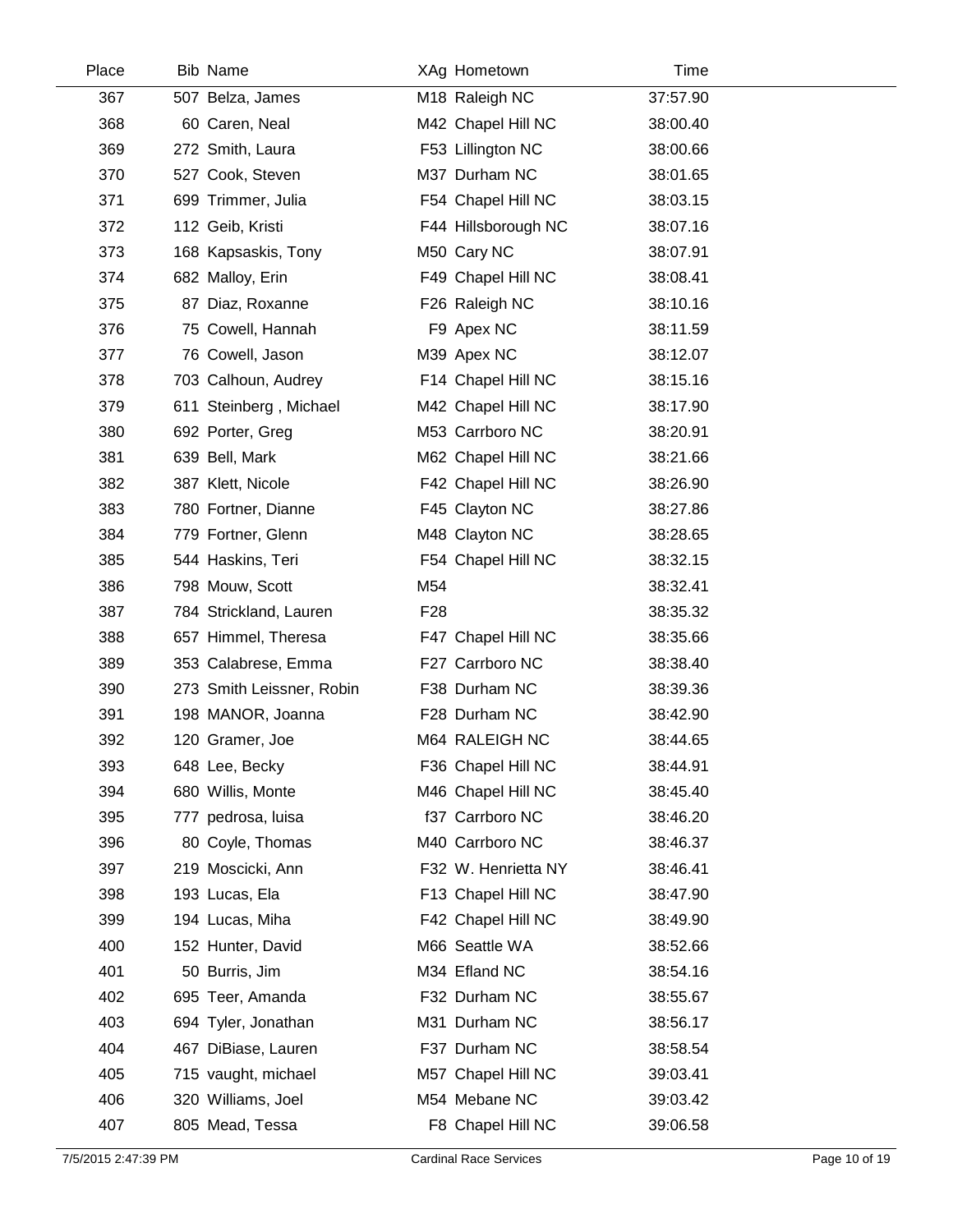| Place | <b>Bib Name</b>          | XAg Hometown         | Time     |  |
|-------|--------------------------|----------------------|----------|--|
| 408   | 243 Powell, Amy          | F53 Chapel Hill NC   | 39:09.42 |  |
| 409   | 125 Gulati, Tesha        | F33 Chapel Hill NC   | 39:10.16 |  |
| 410   | 98 Ernst, Brian          | M33 Washington DC    | 39:10.74 |  |
| 411   | 301 Wahlstrom, Torey     | F46 Chapel Hill NC   | 39:13.16 |  |
| 412   | 613 Sutherland, Richard  | M55 Chapel Hill NC   | 39:14.12 |  |
| 413   | 480 Knowlton, Andrea     | F36 Durham NC        | 39:14.90 |  |
| 414   | 620 Wages, Phillip       | M26 Carrboro NC      | 39:15.91 |  |
| 415   | 101 Fessler, Jack        | M64 Gibsonville NC   | 39:16.39 |  |
| 416   | 29 Barnes, Kelly         | F39 Cary NC          | 39:17.65 |  |
| 417   | 334 Bagatell, Nancy      | F55 Chapel Hill NC   | 39:17.65 |  |
| 418   | 142 Hildebrand, Blakely  | F31 Durham NC        | 39:21.15 |  |
| 419   | 622 Westreich, Katherine | F37 Carrboro NC      | 39:22.65 |  |
| 420   | 381 Hemelt, Marie        | F33 Carrboro NC      | 39:23.15 |  |
| 421   | 94 Enders, Johna         | F48 Chapel Hill NC   | 39:23.17 |  |
| 422   | 609 SMITH, SUSAN         | F57 Mebane NC        | 39:27.66 |  |
| 423   | 187 Leicester, Joanne    | F48 CARY NC          | 39:29.15 |  |
| 424   | 348 Brown, Bunny         | F56 Durham NC        | 39:40.65 |  |
| 425   | 578 Miller, Sibylle      | F20 Falls Church VA  | 39:43.91 |  |
| 426   | 70 Coffel, Ethan         | M24 Falls Church VA  | 39:44.16 |  |
| 427   | 562 Lacava, Gina         | F47 Chapel Hill NC   | 39:44.40 |  |
| 428   | 813 Scheible, Carol      | F52 Chapel Hill NC   | 39:45.90 |  |
| 429   | 10 Alaspa, Curtis        | M36 Durham NC        | 39:47.71 |  |
| 430   | 289 Thorn, rosemary      | F60 Chapel Hill NC   | 39:50.90 |  |
| 431   | 278 Steinberg, Lynn      | F40 Chapel Hill NC   | 39:52.91 |  |
| 432   | 706 HILL, CAROL          | F55 Raleigh NC       | 39:53.91 |  |
| 433   | 183 Lawrance, John       | M69 Willow Spring NC | 39:56.40 |  |
| 434   | 747 Cotton, John         | M50 Chapel Hill NC   | 40:01.11 |  |
| 435   | 429 Soto, Carolina       | F47 Carrboro NC      | 40:01.41 |  |
| 436   | 705 CONGLETON, NANCY     | F54 Durham NC        | 40:02.80 |  |
| 437   | 138 Herbert, Joseph      | M62 Carrboro NC      | 40:03.41 |  |
| 438   | 256 Rosenbluth, Randi    | F38 Chicago IL       | 40:03.91 |  |
| 439   | 300 Wahlstrom, Erik      | M46 Chapel Hill NC   | 40:06.84 |  |
| 440   | 171 Kelchner, Dave       | M61 Chapel Hill NC   | 40:08.15 |  |
| 441   | 345 Bourne, Linda        | F51 Carrboro NC      | 40:10.31 |  |
| 442   | 778 akers, blanca        | f36 Raleigh NC       | 40:13.90 |  |
| 443   | 225 Nichols, Hazel       | F37 Chapel Hill NC   | 40:18.66 |  |
| 444   | 658 Himmel, Thomas       | M45 Chapel Hill NC   | 40:21.90 |  |
| 445   | 338 Baumler, Katherine   | F41 Chapel Hill NC   | 40:22.65 |  |
| 446   | 584 Nell, Blair          | F32 Pittsboro NC     | 40:22.79 |  |
| 447   | 147 Horton, Julie        | F59 Chapel Hill NC   | 40:23.16 |  |
| 448   | 545 Henriquez, Craig     | M56 Chapel Hill NC   | 40:23.43 |  |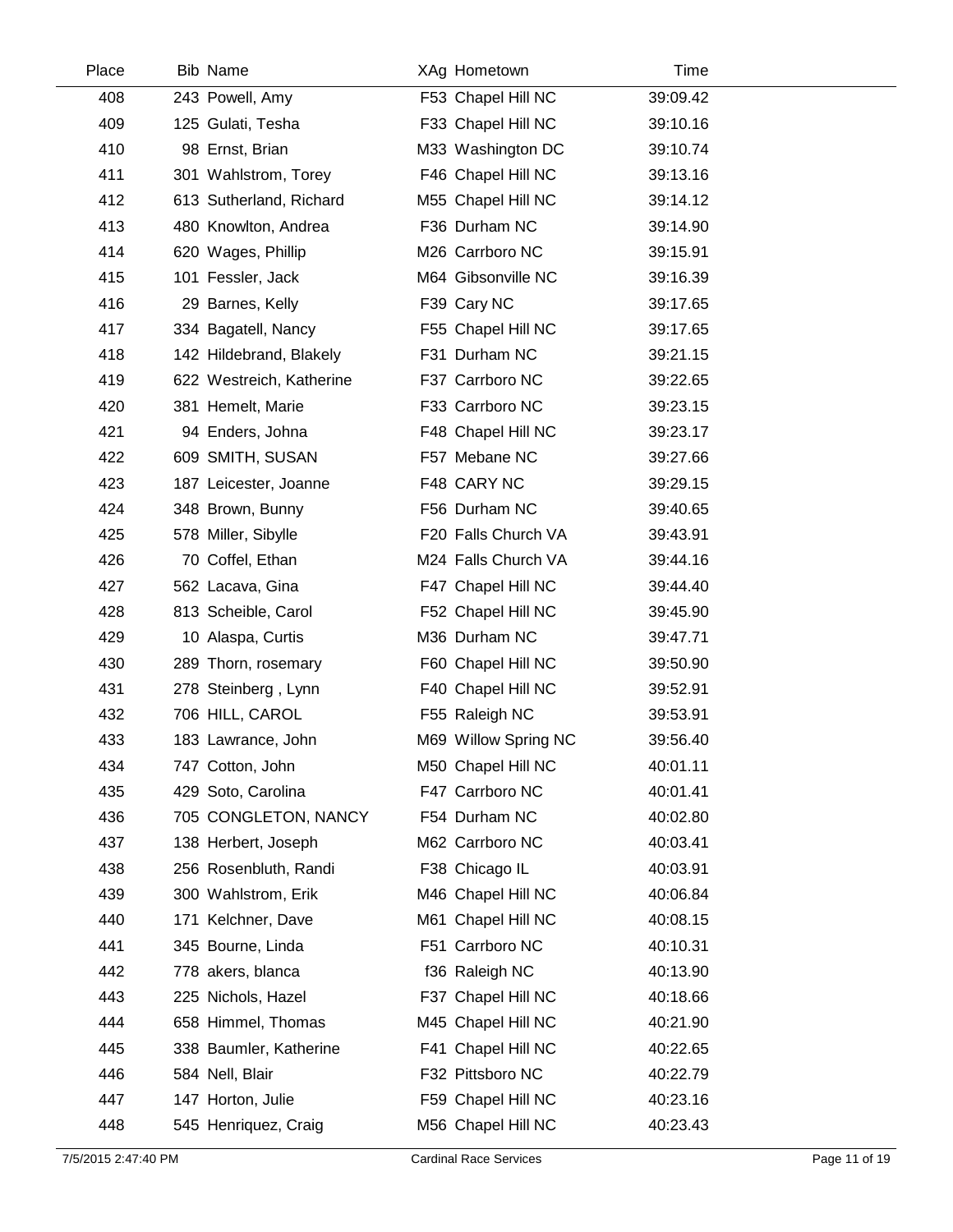| Place | <b>Bib Name</b>            | XAg Hometown         | Time     |  |
|-------|----------------------------|----------------------|----------|--|
| 449   | 352 Burns, Kimberlie       | F54 Durham NC        | 40:24.16 |  |
| 450   | 667 Usinger, Deborah       | F46 Carrboro NC      | 40:24.90 |  |
| 451   | 617 Towe, Elizabeth        | F48 Carrboro NC      | 40:26.92 |  |
| 452   | 96 Erickson, Christopher   | M31 DURHAM NC        | 40:27.40 |  |
| 453   | 11 Alicie, Kimberly        | F36 Fuquay-Varina NC | 40:27.92 |  |
| 454   | 548 Hilton, Alicia         | F25 Fort Edward NY   | 40:28.41 |  |
| 455   | 12 Anderson, Sheelagh      | F68 Carrboro NC      | 40:29.91 |  |
| 456   | 679 Willis, Tina           | F44 Chapel Hill NC   | 40:30.99 |  |
| 457   | 382 Hudson, Shelby         | F35 Chapel Hill NC   | 40:31.15 |  |
| 458   | 425 Siegel, Maria          | F40 DURHAM NC        | 40:33.41 |  |
| 459   | 524 Chase, Rhea            | F35 DURHAM NC        | 40:39.11 |  |
| 460   | 40 Boggess, Kim            | F50 Chapel Hill NC   | 40:39.15 |  |
| 461   | 234 Pedersen, Kurt         | M49 Chapel Hill NC   | 40:42.15 |  |
| 462   | 367 DePeal, Lesa           | F46 Durham NC        | 40:42.66 |  |
| 463   | 519 Carter, Chris          | M15 Chapel Hill NC   | 40:45.24 |  |
| 464   | 106 Forman, Les            | M68 Chapel Hill NC   | 40:46.65 |  |
| 465   | 746 Cotton, Michael        | M13 Chapel Hill NC   | 40:47.16 |  |
| 466   | 235 Perry, Susan           | F51 Chapel Hill NC   | 40:48.90 |  |
| 467   | 772 peck, tim              | m60 Carrboro NC      | 40:55.41 |  |
| 468   | 86 DePeal, Thomas          | M47 Durham NC        | 40:59.41 |  |
| 469   | 748 Cotton, Christine      | F49 Chapel Hill NC   | 41:01.66 |  |
| 470   | 146 Holloman, Edith        | F56 Chapel Hill NC   | 41:04.15 |  |
| 471   | 565 Leganza, Alicia        | F29 Durham NC        | 41:06.42 |  |
| 472   | 92 Eischen, Francesca      | F52 Chapel Hill NC   | 41:07.15 |  |
| 473   | 93 Eischen, Jeffrey        | M59 Chapel Hill NC   | 41:07.16 |  |
| 474   | 421 Saunders, Pam          | F51 Mebane NC        | 41:08.93 |  |
| 475   | 377 Glass-Steel, Christine | F40 Chapel Hill NC   | 41:09.37 |  |
| 476   | 532 Duronio, Sue           | f50 Chapel Hill NC   | 41:09.66 |  |
| 477   | 531 Duronio, Bob           | M50 Chapel Hill NC   | 41:09.91 |  |
| 478   | 621 Watterson, Carolyn     | F48 Pittsboro NC     | 41:09.93 |  |
| 479   | 405 Mirzoyan, Katie        | F22 Chapel Hill NC   | 41:11.90 |  |
| 480   | 555 Johnson, Michelle      | F39 Carrboro NC      | 41:19.40 |  |
| 481   | 41 Boone, Joan             | F62 Efland NC        | 41:19.90 |  |
| 482   | 671 Dennis, Bill           | M60 Roswell GA       | 41:29.66 |  |
| 483   | 163 Jones, Paula           | F43 Whitsett NC      | 41:32.00 |  |
| 484   | 19 Atmatzidis, Jane        | F31 Durham NC        | 41:34.39 |  |
| 485   | 368 Dixon, James           | M13 Raleigh NC       | 41:35.40 |  |
| 486   | 16 asaro, andrew           | M48 Chapel Hill NC   | 41:41.66 |  |
| 487   | 17 Asaro, Katherine        | F42 Chapel Hill NC   | 41:42.15 |  |
| 488   | 134 Hart, Robert           | M61 Chapel Hill NC   | 41:44.40 |  |
| 489   | 279 Stephens, Rebecca      | F29 Carrboro NC      | 41:45.15 |  |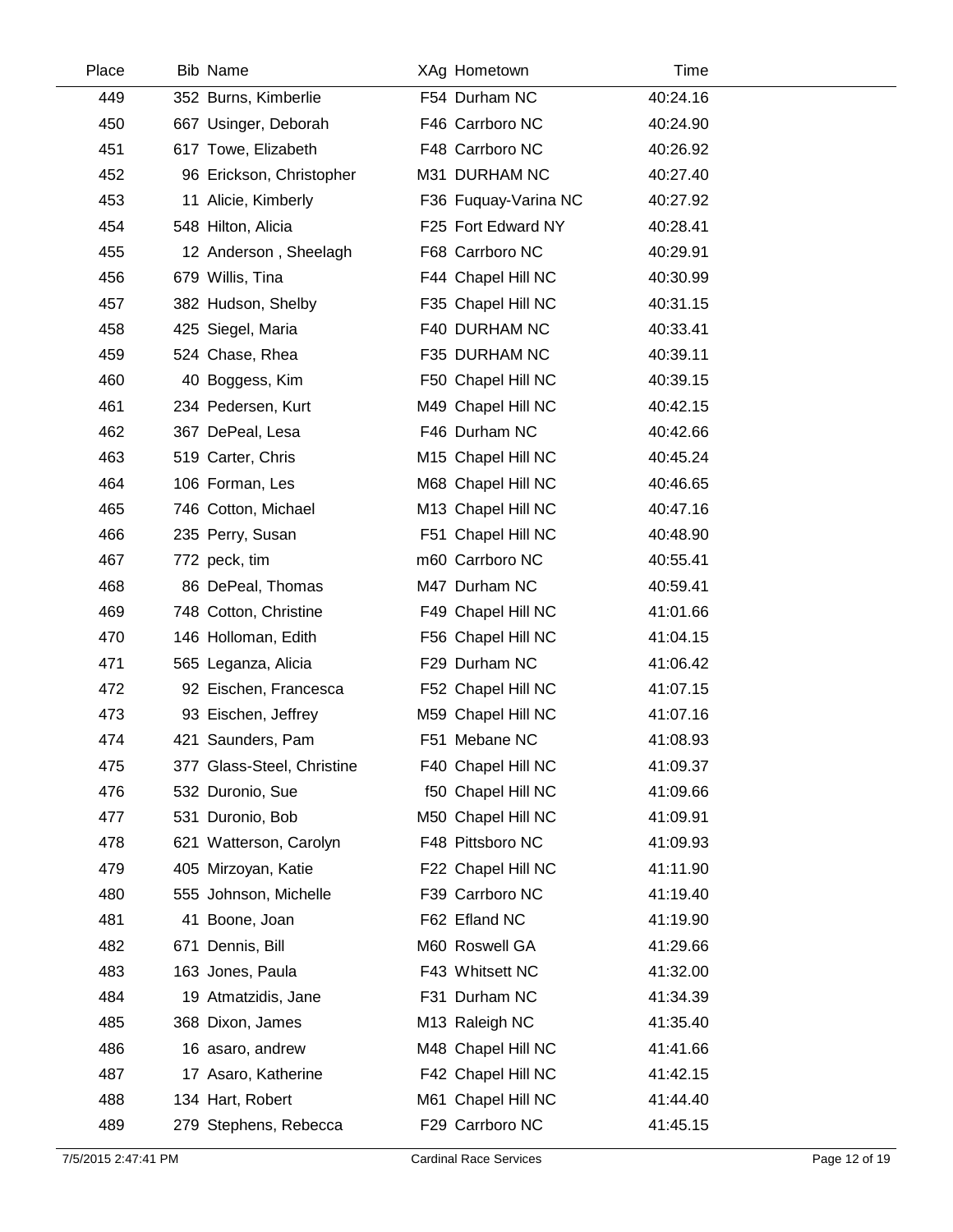| Place | <b>Bib Name</b>               | XAg Hometown        | Time     |  |
|-------|-------------------------------|---------------------|----------|--|
| 490   | 216 Moore, Kristin            | F43 Durham NC       | 41:47.16 |  |
| 491   | 323 wilson, leslie            | F50 Durham NC       | 41:47.40 |  |
| 492   | 126 Hackney, Loretta          | F46 Chapel Hill NC  | 41:49.91 |  |
| 493   | 324 Winslow, Brittni          | F27 Durham NC       | 41:53.91 |  |
| 494   | 398 Mcdowell, Laurie          | F54 Raleigh NC      | 41:55.16 |  |
| 495   | 668 Usinger, Emil             | M46 Carrboro NC     | 41:56.65 |  |
| 496   | 109 Garber, Lauren            | F35 Chapel Hill NC  | 41:59.41 |  |
| 497   | 212 Miller-Grandvaux, Yolande | F56 Falls Church VA | 42:01.39 |  |
| 498   | 600 Sandilands, Nicholas      | M33 Durham NC       | 42:01.41 |  |
| 499   | 39 bogan, heather             | F43 Pittsboro NC    | 42:01.65 |  |
| 500   | 331 Zevallos, Juliette        | F32 Chapel Hill NC  | 42:04.90 |  |
| 501   | 698 Phillips, Jesse           | M29 Carrboro NC     | 42:07.40 |  |
| 502   | 491 Schreiber, Jenna          | F29 Carrboro NC     | 42:07.49 |  |
| 503   | 386 Kilpatrick, Angela        | F44 Raleigh NC      | 42:08.90 |  |
| 504   | 361 Cotton, Dave              | M59 Durham NC       | 42:18.19 |  |
| 505   | 471 Fernald, Anne             | F47 Chapel Hill NC  | 42:23.65 |  |
| 506   | 124 Guardino, Louise          | F74 Cary NC         | 42:26.67 |  |
| 507   | 652 DiSantostefano, Rachael   | F45 Chapel Hill NC  | 42:27.41 |  |
| 508   | 666 Kleinhammes, Alfred       | M64 Chapel Hill NC  | 42:31.65 |  |
| 509   | 579 Mirowsky, Jaime           | F30 Durham NC       | 42:34.16 |  |
| 510   | 716 Van Ark, Gwen             | F51 Carrboro NC     | 42:34.41 |  |
| 511   | 594 Pooley, Paul              | m60 Durham NC       | 42:35.41 |  |
| 512   | 347 Brooks, Laura             | F51 Chapel Hill NC  | 42:36.65 |  |
| 513   | 118 Goad, Jacob               | M32 Durham NC       | 42:40.40 |  |
| 514   | 170 Karpinos, Ralph           | M65 Chapel Hill NC  | 42:47.21 |  |
| 515   | 184 Layer, Marcus             | M24 Greensboro NC   | 42:47.30 |  |
| 516   | 649 Lee, Richard              | M37 Chapel Hill NC  | 42:50.15 |  |
| 517   | 240 Pollock, Kelly            | F43 Chapel Hill NC  | 42:52.16 |  |
| 518   | 158 Jacobson, Heather         | F33 Durham NC       | 43:00.66 |  |
| 519   | 770 Bradley, Badi             | M41 Carrboro NC     | 43:08.43 |  |
| 520   | 534 ferguson, kim             | F48 Mebane NC       | 43:10.65 |  |
| 521   | 78 Davis, Julie               | F52 San Diego CA    | 43:13.16 |  |
| 522   | 14 Archer, Helena             | F22 Chapel Hill NC  | 43:14.91 |  |
| 523   | 244 Powell, Bill              | M56 Chapel Hill NC  | 43:20.12 |  |
| 524   | 344 Board, John               | M55 DURHAM NC       | 43:22.90 |  |
| 525   | 15 Archer, Janet              | F55 Chapel Hill NC  | 43:32.41 |  |
| 526   | 603 Schreiber, Steve          | M66 Cincinnati OH   | 43:35.15 |  |
| 527   | 267 Shepherd, Jen             | F41 Hillsborough NC | 43:50.41 |  |
| 528   | 673 Dennis, Robin             | M60 Roswell GA      | 43:56.40 |  |
| 529   | 750 Slavinsky, Andrew         | M40 Durham NC       | 43:58.79 |  |
| 530   | 195 Lutz, Peter               | M48 Chapel Hill NC  | 44:01.92 |  |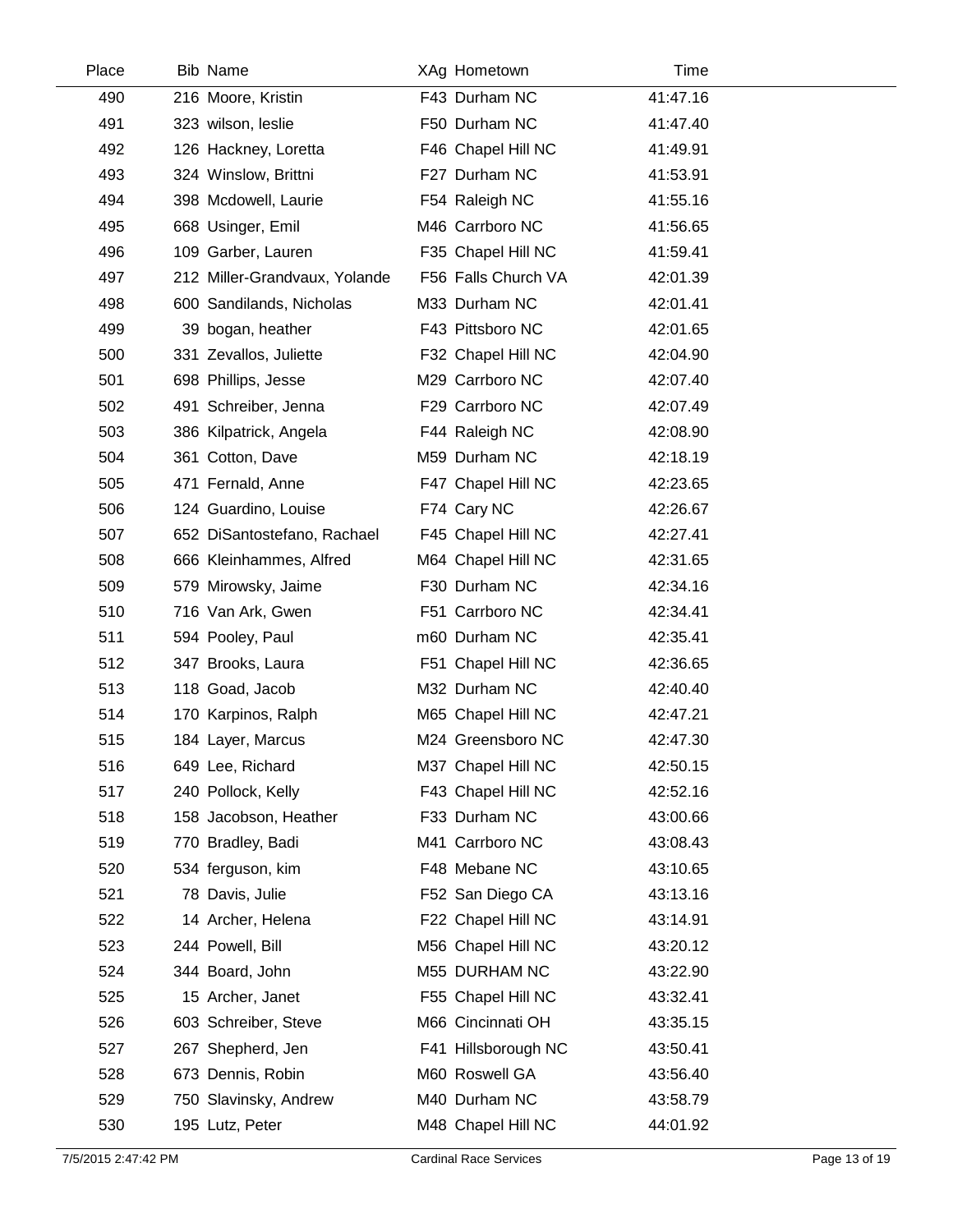| Place | <b>Bib Name</b>          | XAg Hometown        | Time     |  |
|-------|--------------------------|---------------------|----------|--|
| 531   | 413 Pendergast, Marc     | M42 Chapel Hill NC  | 44:02.16 |  |
| 532   | 336 Baker, Molly         | F29 Cambridge MA    | 44:05.65 |  |
| 533   | 335 Baker, Hannah        | F28 Durham NC       | 44:05.66 |  |
| 534   | 25 Baker, Debby          | F55 Livonia NY      | 44:06.15 |  |
| 535   | 646 Lee, Sophia          | F12 Chapel Hill NC  | 44:06.66 |  |
| 536   | 436 Szabo, David         | M40 Durham NC       | 44:14.10 |  |
| 537   | 554 HUREK, THOMAS        | M35 Raleigh NC      | 44:16.67 |  |
| 538   | 549 HILTON, GINA         | F29 Raleigh NC      | 44:16.91 |  |
| 539   | 337 Baldauf, Madi        | F15 Chapel Hill NC  | 44:23.41 |  |
| 540   | 271 Skrzynia, Cecile     | F67 Chapel Hill NC  | 44:25.41 |  |
| 541   | 210 Mikhaylyants, Lydia  | F27 Chapel Hill NC  | 44:27.90 |  |
| 542   | 378 Graham, George       | M72 Pinehurst NC    | 44:28.65 |  |
| 543   | 321 williams, leslie     | F44 Chapel Hill NC  | 44:31.90 |  |
| 544   | 738 Howes, LaDeane       | F51 Chapel Hill NC  | 44:32.66 |  |
| 545   | 712 vaught, Audessa      | F25 Laurel MD       | 44:34.91 |  |
| 546   | 683 Wansley, Brant       | M68 Carrboro NC     | 44:35.91 |  |
| 547   | 664 kilts, priscilla     | f47 Durham NC       | 44:36.41 |  |
| 548   | 294 Vaughan, Dawn        | F50 Chapel Hill NC  | 44:37.41 |  |
| 549   | 465 Deese, Christy       | F43 GRAHAM NC       | 44:38.42 |  |
| 550   | 769 Cupitt, Julia        | F67 DURHAM NC       | 44:39.41 |  |
| 551   | 166 Kaminski, Luca       | F9 Carrboro NC      | 44:42.05 |  |
| 552   | 165 Kaminski, David      | M51 Carrboro NC     | 44:42.59 |  |
| 553   | 62 Carroll, Sunny        | F51 Arlington VA    | 44:43.18 |  |
| 554   | 787 Lee, Jennifer        | F42 Chapel Hill NC  | 44:44.66 |  |
| 555   | 121 Greene, Deb          | F58 Chapel Hill NC  | 44:46.65 |  |
| 556   | 623 WILLIS-MCLAMB, AMY   | F38 Efland NC       | 44:49.66 |  |
| 557   | 685 Sinkiewicz, Jake     | M28 Mebane NC       | 44:49.91 |  |
| 558   | 379 Hanson-Baldauf, Dana | F45 Chapel Hill NC  | 44:50.41 |  |
| 559   | 487 Meredith, Marne      | F45 Chapel Hill NC  | 44:50.87 |  |
| 560   | 241 Pontious, Emily      | F32 Hillsborough NC | 44:52.79 |  |
| 561   | 177 Klaver, BethAnne     | F27 King George VA  | 44:53.15 |  |
| 562   | 510 Boaz, Kali           | F26 Hope Mills NC   | 45:05.40 |  |
| 563   | 638 McCormick, Deborah   | F48 Chapel Hill NC  | 45:08.15 |  |
| 564   | 202 Matti, Clare         | F53 Durham NC       | 45:12.90 |  |
| 565   | 68 Clark, Emily          | F31 Carrboro NC     | 45:14.66 |  |
| 566   | 167 Kapadia, Chaitali    | F35 Chapel Hill NC  | 45:14.80 |  |
| 567   | 277 Soll, Renuka         | F47 Chapel Hill NC  | 45:28.40 |  |
| 568   | 435 Swanstrom, Ronald    | M64 Chapel Hill NC  | 45:30.90 |  |
| 569   | 477 johnson, jennifer    | f51 Chapel Hill NC  | 45:36.41 |  |
| 570   | 751 johnson, lauren      | f13 Chapel Hill NC  | 45:36.66 |  |
| 571   | 466 DePuy, Danny         | F36 Carrboro NC     | 45:41.17 |  |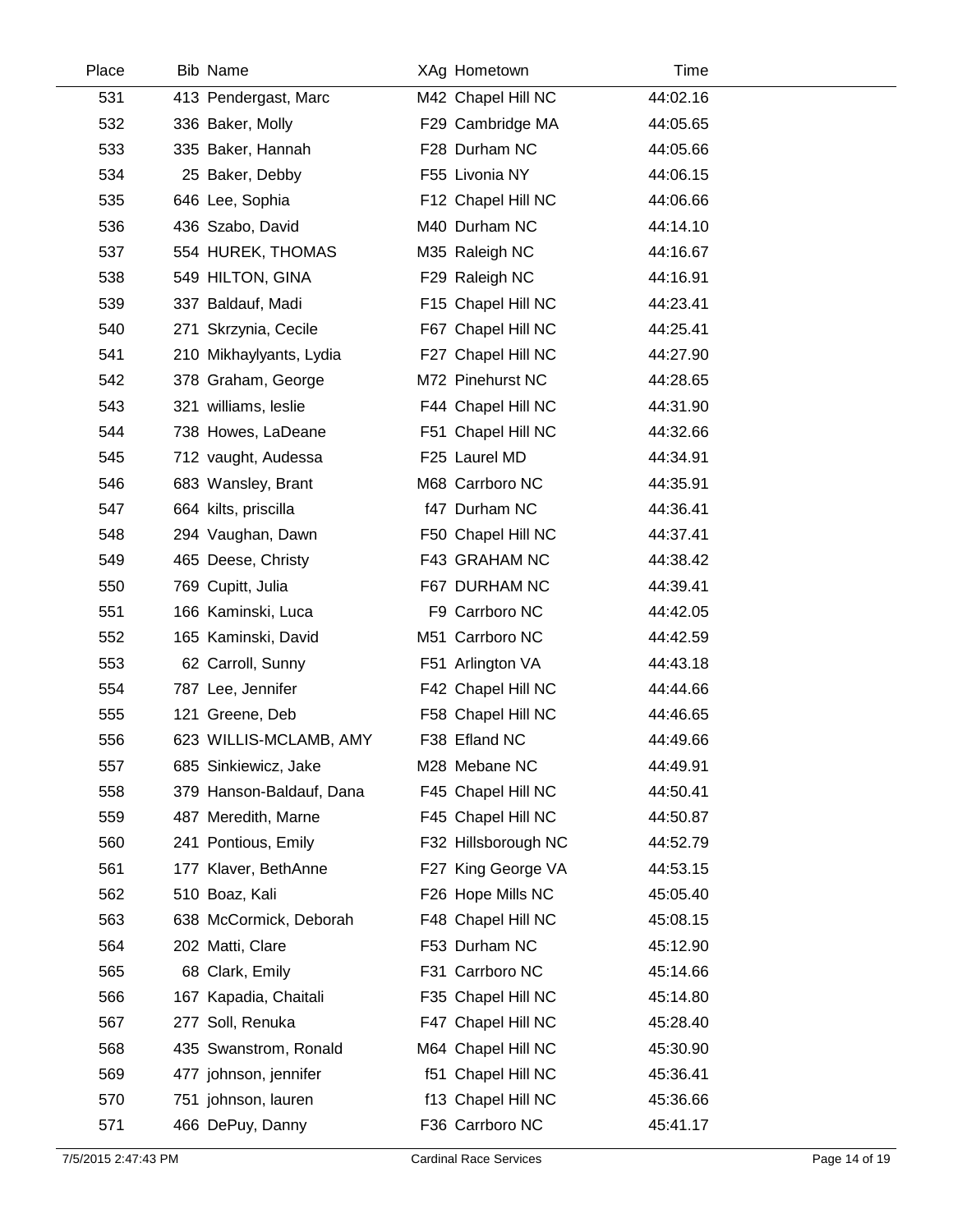| Place | <b>Bib Name</b>          | XAg Hometown         | Time     |  |
|-------|--------------------------|----------------------|----------|--|
| 572   | 97 Erickson, Ellie       | F30 DURHAM NC        | 45:41.36 |  |
| 573   | 284 Tauchen, Christine   | F27 Richmond VA      | 45:43.65 |  |
| 574   | 115 Ghio, Andrew         | M60 Chapel Hill NC   | 45:44.42 |  |
| 575   | 655 Bunton, Pia          | F33 Carrboro NC      | 45:50.06 |  |
| 576   | 583 Mullins, Janelle     | F39 Pittsboro NC     | 45:52.90 |  |
| 577   | 414 Pesetski, Christine  | F40 Durham NC        | 45:55.65 |  |
| 578   | 238 Pollard, Ethan       | M25 Chapel Hill NC   | 45:56.41 |  |
| 579   | 239 Pollard, Katie       | F25 Chapel Hill NC   | 45:56.90 |  |
| 580   | 696 Morgan, Kevin        | M72 Carrboro NC      | 45:58.40 |  |
| 581   | 438 Tarpley, Mike        | M41 Durham NC        | 46:03.90 |  |
| 582   | 26 BAKER, LYNDA          | F64 Chapel Hill NC   | 46:10.15 |  |
| 583   | 290 Tutwiler, Jonathan   | M31 Durham NC        | 46:10.29 |  |
| 584   | 218 Morgan, Jacob        | M11 Apex NC          | 46:10.80 |  |
| 585   | 217 Morgan, Brian        | M39 Apex NC          | 46:10.91 |  |
| 586   | 428 Smith, Maryann       | F64 Pittsboro NC     | 46:11.15 |  |
| 587   | 514 Burgess, Leigh       | F43 Carrboro NC      | 46:20.90 |  |
| 588   | 365 Cummings, Aaron      | M9 Chapel Hill NC    | 46:21.82 |  |
| 589   | 400 Mendlovitz, Harry    | M9 Chapel Hill NC    | 46:22.87 |  |
| 590   | 407 Nelson, Donna        | F38 DURHAM NC        | 46:23.67 |  |
| 591   | 566 leyden, melanie      | f49 Durham NC        | 46:24.15 |  |
| 592   | 553 hudgins, daniel      | m70 DURHAM NC        | 46:36.91 |  |
| 593   | 523 Caviness, Lewis      | M52 Carrboro NC      | 46:42.90 |  |
| 594   | 295 Verne, Jannice       | F40 Raleigh NC       | 46:49.96 |  |
| 595   | 509 blue, johanna        | f30 Durham NC        | 46:50.40 |  |
| 596   | 229 Oliferuk, Liliya     | F26 Durham NC        | 46:53.66 |  |
| 597   | 417 Rotenberry, Mark     | M56 Chapel Hill NC   | 46:54.15 |  |
| 598   | 708 Binkley, Meredith    | F29 Carrboro NC      | 46:54.29 |  |
| 599   | 786 Montgomery, Lori     | F38 Chapel Hill NC   | 46:55.16 |  |
| 600   | 185 Lebensburger, Andrew | M33 New York City NY | 47:00.36 |  |
| 601   | 237 Piscionere, Alex     | F27 New York City NY | 47:00.90 |  |
| 602   | 665 Powers, Bill         | M80 Chapel Hill NC   | 47:11.15 |  |
| 603   | 691 Hedding, Kylah       | F36 Carrboro NC      | 47:11.41 |  |
| 604   | 432 Sparrow, Will        | M35 Chapel Hill NC   | 47:12.66 |  |
| 605   | 431 Sparrow, Madeleine   | F10 Chapel Hill NC   | 47:13.41 |  |
| 606   | 24 Bailey, Lara          | F36 Chapel Hill NC   | 47:19.40 |  |
| 607   | 610 Spear, Kristin       | F38 Carrboro NC      | 47:35.66 |  |
| 608   | 484 Major, Katheryn      | F40 Carrboro NC      | 47:39.90 |  |
| 609   | 455 Anthony, Kelly       | F39 DURHAM NC        | 47:42.16 |  |
| 610   | 793 Salzmann, Beth       | F43 CARY NC          | 47:49.98 |  |
| 611   | 742 westdorp, joy        | F48 Carrboro NC      | 47:51.65 |  |
| 612   | 259 Russ, Fiona          | F12 Providence RI    | 47:54.90 |  |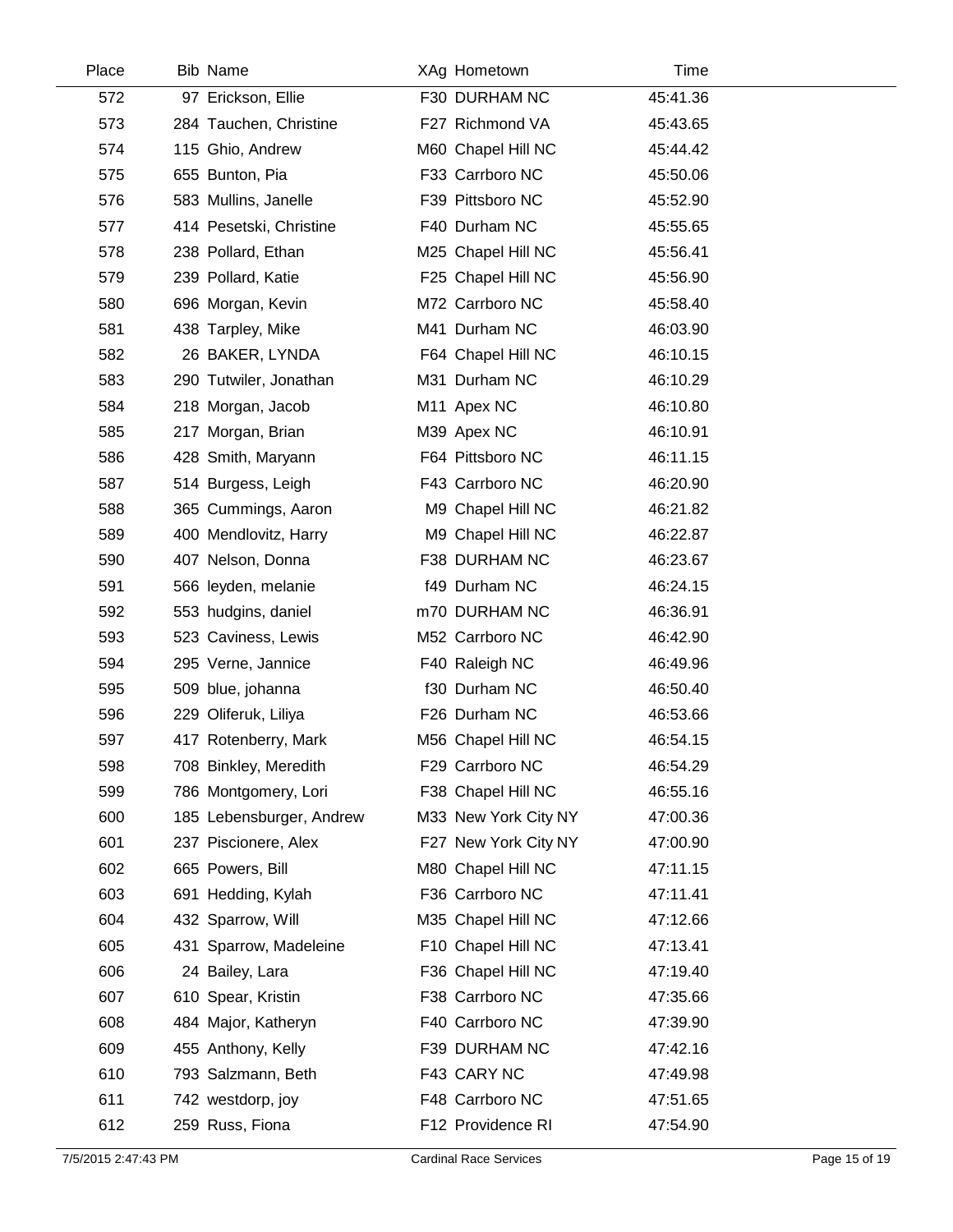| Place | <b>Bib Name</b>         | XAg Hometown        | Time     |  |
|-------|-------------------------|---------------------|----------|--|
| 613   | 258 Russ, Andy          | M45 Providence RI   | 47:55.40 |  |
| 614   | 714 bresler, lynne      | F56 Chapel Hill NC  | 47:56.90 |  |
| 615   | 135 Haywood, Marion     | F68 Chapel Hill NC  | 48:04.90 |  |
| 616   | 462 Carpenter, Margaret | F49 Carrboro NC     | 48:06.40 |  |
| 617   | 732 Adams, Ned          | M42 Pittsboro NC    | 48:10.93 |  |
| 618   | 729 Adams, Avery        | F7 Pittsboro NC     | 48:11.16 |  |
| 619   | 766 Schleicher, Riana   | F17 Cary NC         | 48:11.39 |  |
| 620   | 765 Schleicher, Glenn   | M48 Chapel Hill NC  | 48:11.65 |  |
| 621   | 476 Hutchison, Etsu     | F46 Chapel Hill NC  | 48:12.90 |  |
| 622   | 475 Howell, Holly       | F32                 | 48:18.90 |  |
| 623   | 250 Roggenbuck, Sharon  | F76 Hillsborough NC | 48:21.41 |  |
| 624   | 416 Rose, Austin        | M45 Chapel Hill NC  | 48:23.91 |  |
| 625   | 792 Brock, Dawn         | F34 Chapel Hill NC  | 48:26.16 |  |
| 626   | 499 SUMMERS, JANICE     | F54 Chapel Hill NC  | 48:34.15 |  |
| 627   | 497 Storm, Tabitha      | F29 Durham NC       | 48:37.91 |  |
| 628   | 737 Arnold, Jennifer    | F45 Chapel Hill NC  | 48:41.79 |  |
| 629   | 490 rodriguez, sandra   | F46 Chapel Hill NC  | 48:41.92 |  |
| 630   | 522 Cassely, Mary Beth  | F48 Chapel Hill NC  | 48:42.90 |  |
| 631   | 83 Davis, Daniel        | M61 SAN DIEGO CA    | 48:47.40 |  |
| 632   | 661 Murrah, Valerie     | F64 Chapel Hill NC  | 48:56.15 |  |
| 633   | 642 Burr, Matt          | M35 Carrboro NC     | 49:08.66 |  |
| 634   | 641 Ratner, Shana       | F35 Carrboro NC     | 49:09.41 |  |
| 635   | 513 bunce, julie        | f50 Chapel Hill NC  | 49:22.24 |  |
| 636   | 306 west, tracey        | F62 Chapel Hill NC  | 49:22.42 |  |
| 637   | 157 Irby, Crystal       | F35 Durham NC       | 49:26.15 |  |
| 638   | 759 Maves, Madison      | F27 Durham NC       | 49:34.40 |  |
| 639   | 530 Douglas, Mindy      | F46 Chapel Hill NC  | 49:36.40 |  |
| 640   | 774 Blach, Colette      | F <sub>56</sub>     | 49:53.90 |  |
| 641   | 56 Cardona, Adam        | M12 Chapel Hill NC  | 49:54.80 |  |
| 642   | 502 Forbis, Dick        | M69 Carrboro NC     | 49:55.16 |  |
| 643   | 107 Foust, Candy        | F41 Raleigh NC      | 49:55.66 |  |
| 644   | 452 Woolson, Sandra     | F40 Chapel Hill NC  | 50:10.90 |  |
| 645   | 366 Cummings, Andrew    | M7 Chapel Hill NC   | 50:10.91 |  |
| 646   | 399 Mendlovitz, Ella    | F6 Chapel Hill NC   | 50:29.21 |  |
| 647   | 412 Paisner, Sara       | F42 Chapel Hill NC  | 50:29.65 |  |
| 648   | 616 Tipton, BJ          | F51 Chapel Hill NC  | 50:33.80 |  |
| 649   | 561 Kulkarni, Tanuj     | M49 Chapel Hill NC  | 50:33.91 |  |
| 650   | 783 Tahanlangit, Myra   | F34 Raleigh NC      | 50:37.65 |  |
| 651   | 508 Belza, Kareen       | F38 Carrboro NC     | 50:39.90 |  |
| 652   | 505 Arizmendi, Cara     | F24 Carrboro NC     | 50:42.41 |  |
| 653   | 636 Harrison, William   | M9 Chapel Hill NC   | 50:47.91 |  |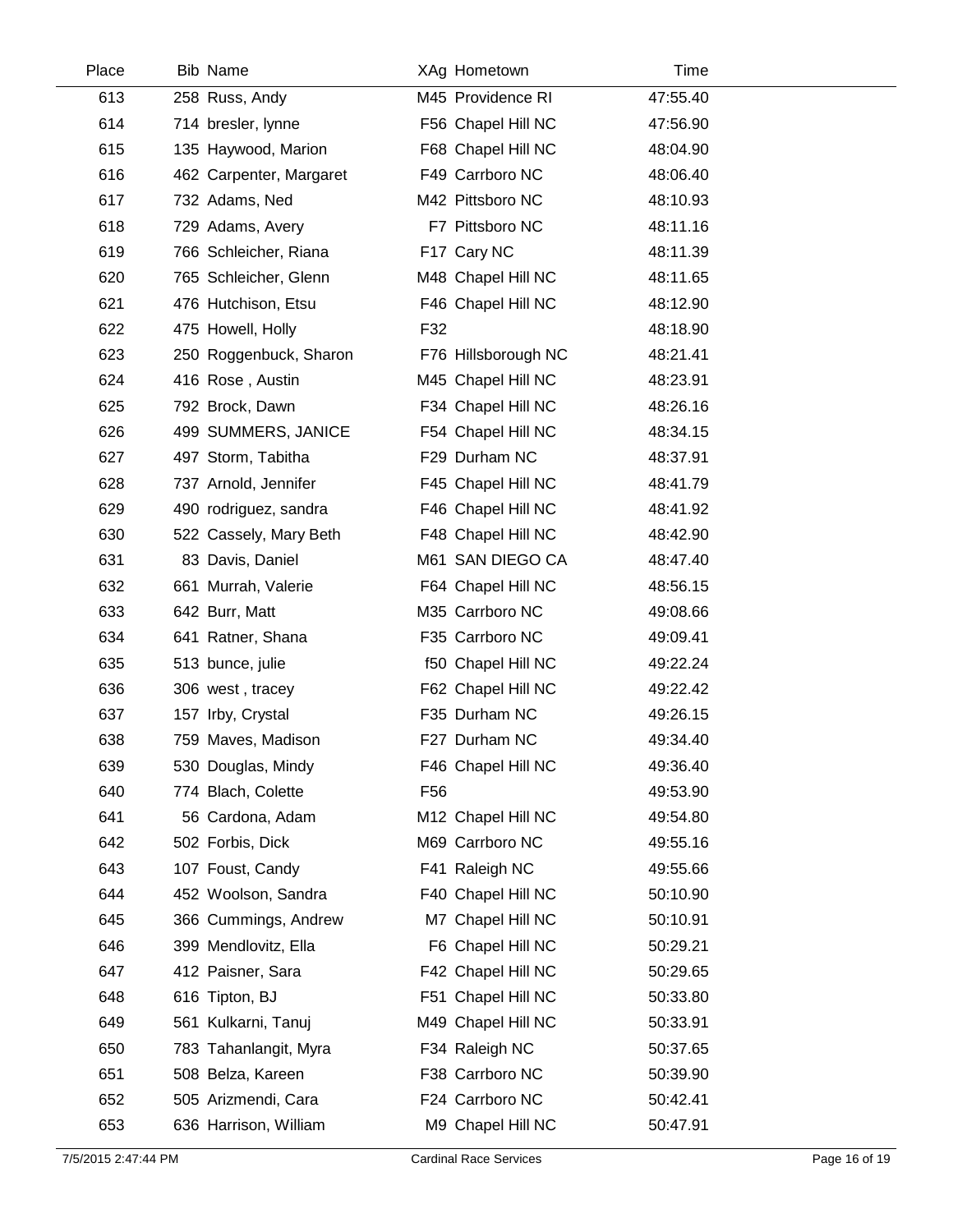| Place | <b>Bib Name</b>         | XAg Hometown        | Time     |  |
|-------|-------------------------|---------------------|----------|--|
| 654   | 637 Harrison, Stuart    | M42 Chapel Hill NC  | 50:51.40 |  |
| 655   | 59 Cardona, Danielle    | F44 Chapel Hill NC  | 50:53.90 |  |
| 656   | 568 Mace, Mary          | F63 Chapel Hill NC  | 50:55.90 |  |
| 657   | 546 Henriquez, Sandy    | F47 Chapel Hill NC  | 50:55.90 |  |
| 658   | 236 Pettie, Jennifer    | F46 Burlington NC   | 51:11.41 |  |
| 659   | 802 Higgins, Jessica    | F28 Carrboro NC     | 51:17.46 |  |
| 660   | 303 Webb, Kristi        | F58 Chapel Hill NC  | 51:23.91 |  |
| 661   | 327 Wujciak, Barbara    | F53 Chapel Hill NC  | 51:29.40 |  |
| 662   | 190 Loan, Jason         | M39 Carrboro NC     | 51:30.72 |  |
| 663   | 90 Dougherty, James     | M43 Carrboro NC     | 51:30.99 |  |
| 664   | 191 Loan, McKay         | F39 Carrboro NC     | 51:31.40 |  |
| 665   | 51 Cabrera, Rebeca      | F46 Durham NC       | 51:36.91 |  |
| 666   | 676 portburg, andrea    | f44 Durham NC       | 51:38.40 |  |
| 667   | 469 DUNKLE, NORA        | F28 Hillsborough NC | 51:38.41 |  |
| 668   | 489 RAGAN, KALEIGH      | F24 Durham NC       | 51:44.16 |  |
| 669   | 483 Lu-Burris, Lisa     | F29 Efland NC       | 51:56.16 |  |
| 670   | 463 Conger, Susan       | F47 Chapel Hill NC  | 52:07.66 |  |
| 671   | 515 Buse, Johm          | M56 Chapel Hill NC  | 52:11.17 |  |
| 672   | 485 Marron, Janet       | F52 DURHAM NC       | 52:14.41 |  |
| 673   | 602 Schreiber, Jill     | F66 Cincinnati OH   | 52:19.90 |  |
| 674   | 580 Morgan, Laura       | M52 Chapel Hill NC  | 52:20.65 |  |
| 675   | 385 Kerr, Melissa       | F40 Chapel Hill NC  | 52:24.15 |  |
| 676   | 384 kerr, matthew       | m40 Chapel Hill NC  | 52:24.41 |  |
| 677   | 141 Hightower, Karen    | F41 Greeneville TN  | 52:42.40 |  |
| 678   | 182 Lake, James         | M47 Chapel Hill NC  | 52:53.91 |  |
| 679   | 587 O'Brien, Timothy    | M43 Chapel Hill NC  | 52:55.26 |  |
| 680   | 266 sharfman, susan     | F54 Chamblee GA     | 53:37.41 |  |
| 681   | 315 Wice, Kelly         | F24 Carrboro NC     | 53:42.16 |  |
| 682   | 329 Yenser, Kimberly    | F30 Holland OH      | 53:42.90 |  |
| 683   | 36 Blanchard, Brooke    | F34 Fairfield OH    | 53:43.15 |  |
| 684   | 797 Mouw, Andrea        | F <sub>53</sub>     | 53:46.91 |  |
| 685   | 450 Wooldridge, Lucy    | F19 DURHAM NC       | 53:47.16 |  |
| 686   | 451 Wooldridge, Rebecca | F55 DURHAM NC       | 53:47.66 |  |
| 687   | 814 McKown, Mary        | F74 Chapel Hill NC  | 53:50.53 |  |
| 688   | 456 Bierlein, Patrick   | M42 Morrisville NC  | 54:11.83 |  |
| 689   | 304 Weinberg, Roberta   | F53 Carrboro NC     | 54:13.66 |  |
| 690   | 402 Mendlovitz, Mira    | F48 Evanston IL     | 54:16.37 |  |
| 691   | 401 mendlovitz, howard  | m46 Chapel Hill NC  | 54:16.88 |  |
| 692   | 208 Meyer, Thomas       | M72 Chapel Hill NC  | 54:19.41 |  |
| 693   | 88 Diaz, Sarah          | F34 Raleigh NC      | 54:32.15 |  |
| 694   | 461 Browne, Nick        | M16 GRAHAM NC       | 55:08.15 |  |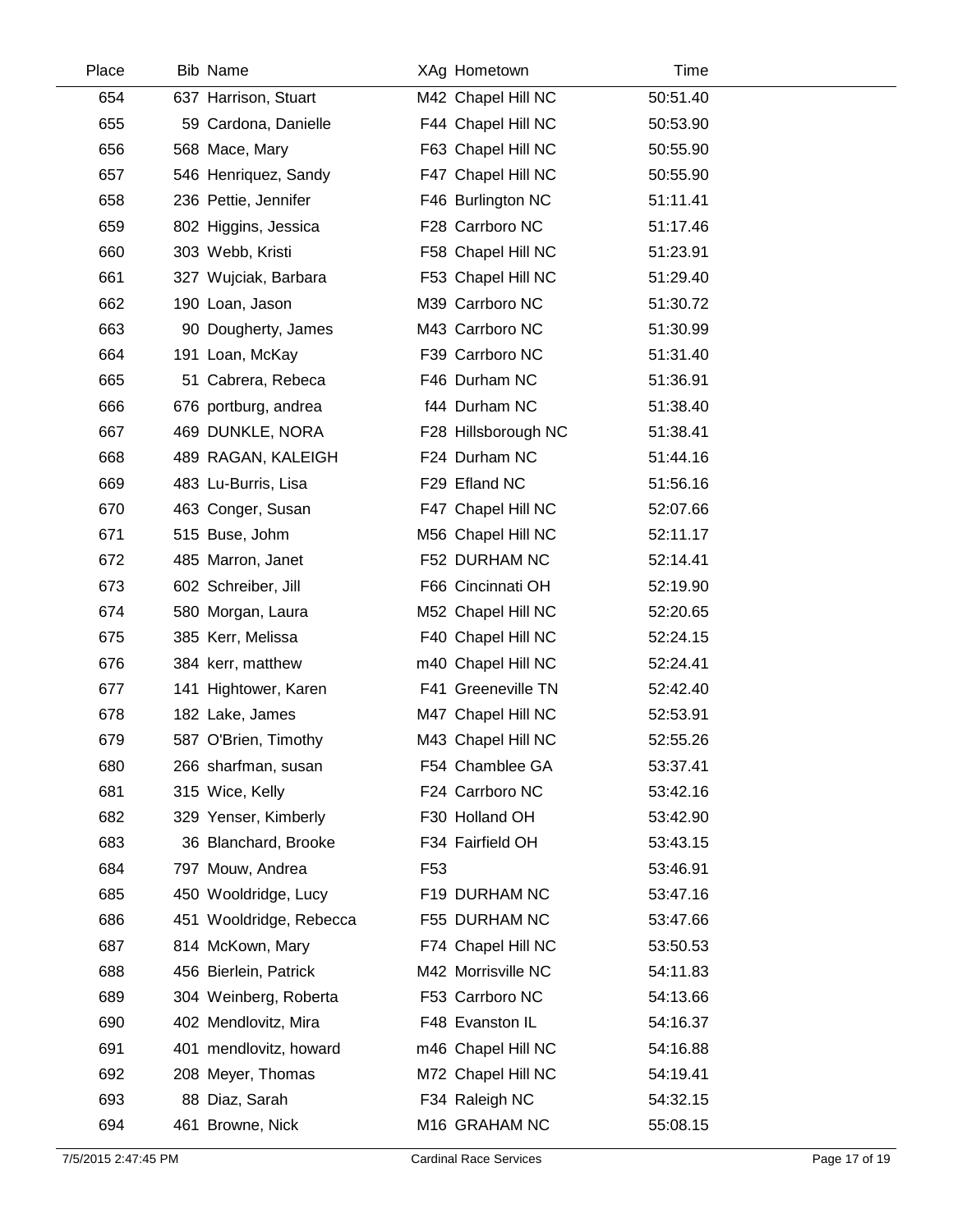| Place | <b>Bib Name</b>               | XAg Hometown       | Time        |  |
|-------|-------------------------------|--------------------|-------------|--|
| 695   | 722 Hammel, Kacey             | F37 Carrboro NC    | 55:28.91    |  |
| 696   | 254 Rosen, Maureen            | F58 Chapel Hill NC | 55:29.40    |  |
| 697   | 496 Spores, Matt              | M13 Chapel Hill NC | 55:45.40    |  |
| 698   | 640 Spores, Lizzy             | F13 Chapel Hill NC | 55:45.91    |  |
| 699   | 495 Spores, Kimberlee         | F45 Chapel Hill NC | 55:46.66    |  |
| 700   | 433 Spores, Kenneth           | M51 Chapel Hill NC | 55:46.91    |  |
| 701   | 570 McGaha, Lauren            | F25 Chapel Hill NC | 56:08.28    |  |
| 702   | 446 Wertley-Rotenberry, Julia | F44 Chapel Hill NC | 56:11.28    |  |
| 703   | 79 Coyle, Lauren              | F37 Chapel Hill NC | 56:13.40    |  |
| 704   | 439 Taylor, Chandra           | F40 Durham NC      | 56:17.65    |  |
| 705   | 20 Aycock, Heidi              | F55 Chapel Hill NC | 56:18.15    |  |
| 706   | 283 Swinney, Felicia          | F34 Chapel Hill NC | 56:20.90    |  |
| 707   | 140 Hightower, Ginny Leigh    | F16 Greeneville TN | 56:36.91    |  |
| 708   | 268 Shilling, Cynthia         | F58 Durham NC      | 56:42.42    |  |
| 709   | 159 Jaromin, Christina        | F36 Chapel Hill NC | 56:53.65    |  |
| 710   | 409 O'Brien, Lynne            | F64 Carrboro NC    | 57:00.91    |  |
| 711   | 406 Naylor, Paul              | M77 Durham NC      | 58:11.41    |  |
| 712   | 288 Thorn, Michael            | M60 Chapel Hill NC | 58:17.90    |  |
| 713   | 423 Sellars, Linda            | F63 Durham NC      | 58:53.91    |  |
| 714   | 260 Russ, Fritz               | M70 Carrboro NC    | 59:35.90    |  |
| 715   | 322 Wilson, Lauren            | F29 Durham NC      | 01:00:01.34 |  |
| 716   | 196 Lyle, Charlsye            | F26 CARY NC        | 01:00:02.34 |  |
| 717   | 663 Pearson, Amy              | F36 Chapel Hill NC | 01:00:13.15 |  |
| 718   | 559 kohout, Melissa           | F49 Carrboro NC    | 01:00:13.55 |  |
| 719   | 479 Kenison, Christine        | F28 Carrboro NC    | 01:00:18.64 |  |
| 720   | 633 Steffen, Louisa           | F <sub>22</sub>    | 01:00:26.65 |  |
| 721   | 291 Tweedy, Jonathan          | M36 Greensboro NC  | 01:00:26.92 |  |
| 722   | 209 Midkiff, Brooke           | F33 Chapel Hill NC | 01:01:00.91 |  |
| 723   | 460 Browne, Kelly             | F46 GRAHAM NC      | 01:02:43.95 |  |
| 724   | 520 Carter, Jim               | M51 Chapel Hill NC | 01:02:49.73 |  |
| 725   | 521 Carter, Sam               | M10 Chapel Hill NC | 01:02:49.90 |  |
| 726   | 223 Nations, Laura            | F37 Chapel Hill NC | 01:03:17.65 |  |
| 727   | 346 Brobston, Millie          | F45 Chapel Hill NC | 01:03:22.15 |  |
| 728   | 454 Allmond, Cindy            | F47 Chapel Hill NC | 01:03:23.71 |  |
| 729   | 744 Apperson, Karen           | F51 Chapel Hill NC | 01:03:32.40 |  |
| 730   | 448 Williams, Rebecca         | F40 Knoxville TN   | 01:03:34.31 |  |
| 731   | 492 Scott, Jewel              | F41 Durham NC      | 01:04:41.16 |  |
| 732   | 468 DRAKE, MISTY              | F38 Chapel Hill NC | 01:04:41.28 |  |
| 733   | 376 Gill, Bobbie              | F38 Cary NC        | 01:05:05.27 |  |
| 734   | 669 Curtis, Stephanie         | F62 Chapel Hill NC | 01:05:10.15 |  |
| 735   | 572 McGee, Sarah              | F35 Snow Camp NC   | 01:05:12.15 |  |